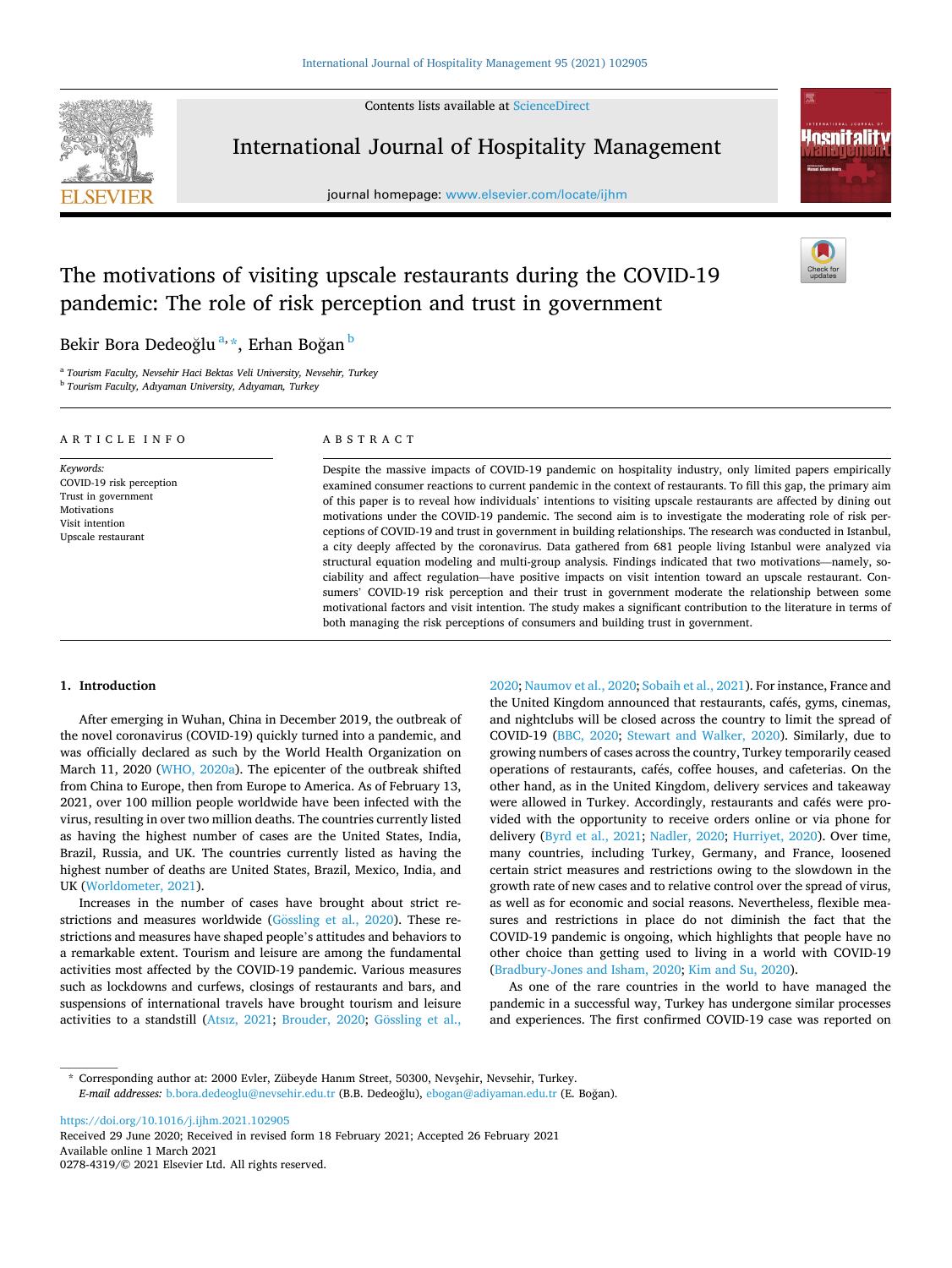March 9, 2020 and the first death on March 17, 2020 [\(Demirbilek et al.,](#page-8-0)  [2020\)](#page-8-0). An official statement by Ministry of Health on April 1 announced that the virus has spread to all provinces. As of February 12, 2021, the number of people who contracted the virus was over 2,5 million, the number of deaths was 27,284 and the number of those who recovered was over 2,5 million [\(Ministry of Health, 2021\)](#page-9-0). In light of the decreasing number of cases and deaths in England, Germany and France, Turkey took the first step on June 1, 2020 toward limited reopening. Thus, restaurants, cafés, patisseries, coffee houses, tea gardens, and spas were allowed to serve until 10 p.m. under specific rules. According to a statement by the President on June 9, the closing time of these enterprises was extended to midnight. The rules to be followed were: measurement of customers' body temperature at the entrance to the restaurant, hand sanitation, wearing of masks and face visors by staff, and setting a distance of 70 cm between the tables.

Before the COVID-19 pandemic, dining out motivations included hunger, social image, health, hedonic value, atmospheric, subjective well-being, celebration, socialization, convenience, natural concerns, traditional eating, price, affect regulation, take-away, and habits [\(Kwun](#page-9-0)  [et al., 2013](#page-9-0); [Ponnam and Balaji, 2014](#page-9-0); [Renner et al., 2012\)](#page-9-0). However, the new way of life brought about by restrictions and precautions applied to contain the virus may alter the motivational elements in question. Visiting intention to upscale restaurants deserves special attention in the post-pandemic period. Compared to other types of restaurants, consumers expect to eat high-quality, hygienic, healthy, and delicious meals in upscale restaurants [\(Dubois and Laurent, 1994;](#page-8-0) [Kim](#page-9-0)  [et al., 2006; Lee and Hwang, 2011\)](#page-9-0). Given that precautions for hygiene and health have become much more important during the pandemic, it is of special necessity to investigate and explore the relationship between dining out motivations and visit intention to upscale restaurants.

As a result of the reopening of restaurants and cafés in Turkey, the number of customers visiting restaurants is increasing. For those who have been distant from social life for a long time, restaurants provide an opportunity to meet and socialize with acquaintances. Aside from the social benefits, individuals may visit restaurants due to the convenience of eating out, visual appeal of dishes, desire to feel a sense of pleasure, affect regulation, and image [\(Renner et al., 2012\)](#page-9-0). On the other hand, it is expected that individuals acutely aware of COVID-19 would have lower intention to visit restaurants, even though they may have intense dining out motivations, as visiting restaurants may increase the risk of being infected with the virus. While consumers visit restaurants to meet different expectations or needs, they venture some risks in their actions ([Kim et al., 2008\)](#page-9-0). The fact that the risk in question is related to the pandemic, which is contagious and has no standard treatment in the face of rising death tolls, will significantly alter consumers' behavioral intentions (Gössling [et al., 2020](#page-9-0)). Previous hospitality studies indicated that consumers' risk perception largely shapes their attitude and behavioral intention ([Choi et al., 2013;](#page-8-0) [Harris et al., 2018\)](#page-9-0).

Another important matter that shapes consumers' attitudes and behaviors during periods of uncertainty is trust. Trust encompasses positive expectations that may arise in case of uncertainty ([Hosmer, 1995](#page-9-0)). Furthermore, it is suggested that trust reduces complexity or uncertainty through acceptance of risk ([Chen, 2013](#page-8-0); [Luhman, 1979\)](#page-9-0). [Mishra \(1996,](#page-9-0)  [p. 265\)](#page-9-0) defines trust as "one party's willingness to be vulnerable to another party based on the belief that the latter party is competent, open, concerned, and reliable." Willingness to be vulnerable means that the person is ready to take risk. Trust does not refer to the action of risk-taking but to the willingness to take a risk. In the current study, it is argued that consumers' trust in the government regarding the COVID-19 pandemic will have an impact on their intention to visit restaurants. When transitioning to controlled social life, governments take a series of measures to reduce the spread of the virus. That these measures are embraced and effectively implemented by citizens depends on citizens' trust in the government ([Nakayachi and Cvetkovich, 2010](#page-9-0)). In the event that citizens lack trust in their government, they might feel suspicious about whether the measures in question are sound and sufficient

([Rudolph, 2009](#page-9-0)). When trust in the government is lacking, it can be difficult for consumers to prefer restaurants even if they are motivated to do so. At this juncture, governments may have the power to control consumer perceptions with the help of sound measures they adopt ([Nakayachi and Cvetkovich, 2010](#page-9-0)). [De Jonge et al. \(2007\)](#page-8-0) indicated that trust in government is strongly related to consumer confidence in the safety of food. [Grayson et al. \(2008\)](#page-9-0) and [Chen \(2013\)](#page-8-0) found that trust in government is positively linked to the customer trust in firms. Beyond that, [Chen \(2013\)](#page-8-0) indicated that trust in food manufacturers is positively related to perceptions of food safety.

The current study provides some significant contributions to the hospitality literature. Thus far, a great number of tourism and hospitality studies published are composed of literature reviews, projections, and perspective articles (Gössling [et al., 2020](#page-9-0); [Iaquinto, 2020;](#page-9-0) Sigala, [2020;](#page-9-0) [Wen et al., 2020](#page-9-0); [Williams and Kayaoglu, 2020;](#page-10-0) [Zheng et al.,](#page-10-0)  [2020\)](#page-10-0). Only limited papers empirically examined consumer reactions to current pandemic in the context of restaurants (e.g., [Kim and Lee, 2020](#page-9-0); [Luo and Xu, 2021;](#page-9-0) [Brewer and Sebby, 2021;](#page-8-0) [Byrd et al., 2021\)](#page-8-0). Among these limited papers, for instance [Kim and Lee \(2020\)](#page-9-0) investigated the impact of perceived threat of COVID-19 on customers' preference for restaurants. [Luo and Xu \(2021\)](#page-9-0) examined customer online reviews during the COVID-19 pandemic using deep learning methods. Since the old ways are expected to change dramatically due to this pandemic, it is of vital importance to conduct empirical studies on COVID-19's possible impacts on consumer behavior in hospitality industry. Previous studies indicated that consumers' risk perceptions of pandemics shaped their attitudes and behaviors [\(Brewer and Sebby, 2021](#page-8-0); [Harris et al., 2018](#page-9-0); [Cahyanto et al., 2016;](#page-8-0) [Tavitiyaman and Qu, 2013](#page-9-0)). To the best of our knowledge, no study has been conducted yet to investigate the effect of dining out motivations on consumers' intention to visit restaurants during the COVID-19 pandemic and reveal how COVID-19 risk perceptions would shape the relationship in question. In this respect, the current study is the first one to examine the effect of COVID-19 risk perceptions in the relationship between dining out motivations and intention to visit upscale restaurants. Another important contribution offered by this study is that it explores reflections of consumers' trust in measures and precautions implemented by the government against the pandemic on their behavioral intentions. Considered as a whole, this study is one of the first empirical studies examining the effect of COVID-19 on consumer behavior in the context of upscale restaurants. Accordingly, the current study aims to investigate the moderating role of consumers' COVID-19 risk perceptions and trust in government in the relationship between dining out motivations and intention to visit upscale restaurants (see Fig. 1). Thus, it reveals the importance of the management of COVID-19 risk perceptions and of building trust in public toward governmental practices implemented against COVID-19.



**Fig. 1.** Research Model.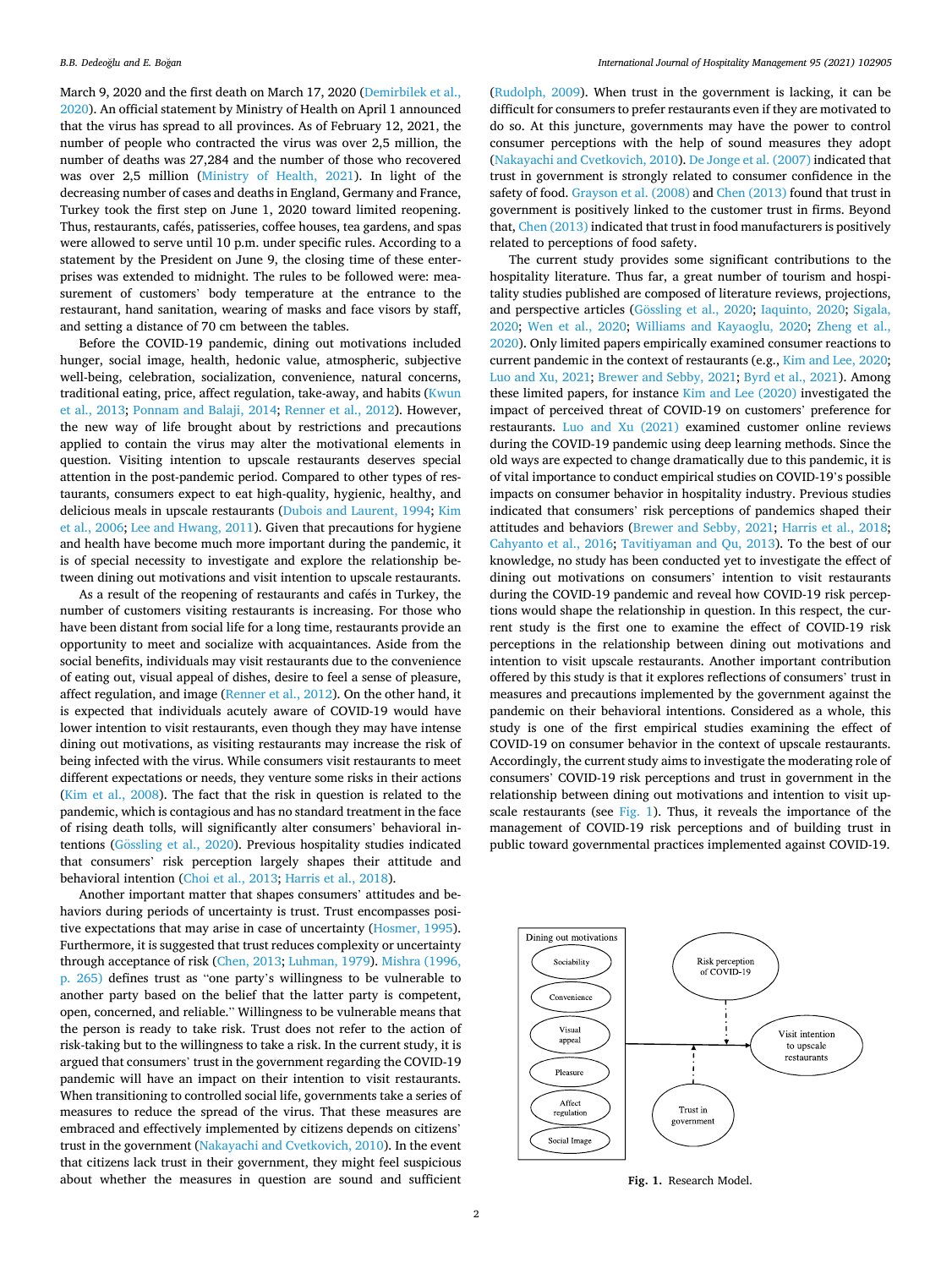# **2. Literature review and hypothesis development**

# *2.1. Dining out motivations and visit intention to upscale restaurant*

[Schiffman and Kanuk \(2004\)](#page-9-0) defined motives as "the driving forces within the individuals that impel them to action" (p. 87). Motives play a critical role in diners' expectations, choice process, and product or service evaluation [\(Ponnam and Balaji, 2014](#page-9-0)). According to [Renner et al.](#page-9-0)  [\(2012\)](#page-9-0) "eating behavior is a complex function of biological, learned, sociocultural, and material-economic factors" (p. 118). Many studies in the literature explore the factors that motivate people to dining out (e.g., [Jackson et al., 2003;](#page-9-0) [Jeong et al., 2019;](#page-9-0) [Ponnam and Balaji, 2014](#page-9-0); [Renner et al., 2012](#page-9-0); [Steptoe et al., 1995](#page-9-0)). [Renner et al. \(2012\)](#page-9-0) developed a comprehensive survey measuring eating motivation which includes fifteen dimensions: liking, habits, need/hunger, health, convenience, pleasure, traditional eating, natural concerns, sociability, price, visual appeal, weight control, affect regulation, social norms, and social image. Among these motives, the present study examined six of them namely sociability, visual appeal, pleasure, affect regulation, convenience, and social image.

Pleasure refers to a person's feelings of delight and joy over the food s/he has consumed. Affect regulation reflects a person's tendency to choose specific food in response to the negative mood s/he is in. Sociability refers, on the other hand, to a person's choosing of specific food for social reasons. Social image concerns the consumption of foods to create positive impressions in a social environment. Visual appeal reflects a person's preference for specific foods due to their high appeal. Finally, convenience is a motivation for food consumption that is easily and quickly accessible with little effort [\(Renner et al., 2012](#page-9-0)). Pleasure, affect regulation, and sociability may be the most prominent motives in the current pandemic, as the coronavirus pandemic is an important stressor that impacts individuals' daily lives on psychological and social levels [\(Bilge and Bilge, 2020](#page-8-0)). Consequently, consumers forced to refrain from their normal daily routines for a long period of time due to the pandemic have trouble meeting their psychological and social needs ([Klaus and Manthiou, 2020](#page-9-0)). Individuals report that staying at home due to the pandemic has affected not only themselves but also their relationships with those they live with. Thus, the situation is bothersome for many ([Bilge and Bilge, 2020](#page-8-0)). In this respect, restaurants are places that meet individuals' need for food consumption while offering them social and psychological satisfaction [\(Andersson and Mossberg, 2004](#page-8-0)). By adopting necessary health and safety measures, upscale restaurants can persuade consumers to meet their needs in terms of socialization, affect regulation, and social image in this time of pandemic. On the other hand, [Ponnam and Balaji \(2014\)](#page-9-0) indicated that food presentation and upscale image impact customer evaluation of casual dining restaurants. Luxury consumption provides an upscale image that encourages diners to see themselves as being in a good position in their social environment ([Yang and Mattila, 2014\)](#page-10-0). As a whole, motives provide a strong predictive power with regard to a person's intention to visit food providers ([Dowd and Burke, 2013](#page-8-0); [Lockie et al., 2004](#page-9-0)).

Some previous studies provide strong evidence about the link between motivations and intention ([Ahmad et al., 2020; Dowd and Burke,](#page-8-0)  [2013;](#page-8-0) [Kim et al., 2009\)](#page-9-0). Among these studies, [Ahmad et al. \(2020\)](#page-8-0)  investigated the mediating role of attitude in the impact of food choice motives on purchase intention of Pakistani ethnic food. Their findings supported the mediating role of attitude in the relationship between motives and purchase intention. [Dowd and Burke \(2013\)](#page-8-0) investigated the impact of food choice motivations on intentions to purchase sustainably sourced foods. Their findings indicated that, among the food motives studied, only ethical values and health had positive impact on purchase intention. [Kim et al. \(2009\)](#page-9-0) used grounded theory to examine the factors influencing consumption of local food and beverages in destinations. Motivational factors such as escape from routine, togetherness, prestige, sensory appeal, and concern for health were found to influence local food consumption. Based on these theoretical arguments

and previous empirical findings, we propose the following hypothesis:

**Hypothesis 1a**. Sociability positively affects visit intention to upscale restaurants.

**Hypothesis 1b**. Convenience positively affects visit intention to upscale restaurants.

**Hypothesis 1c**. Visual appeal positively affects visit intention to upscale restaurants.

**Hypothesis 1d**. Pleasure positively affects visit intention to upscale restaurants.

**Hypothesis 1e**. Affect regulation positively affects visit intention to upscale restaurants.

**Hypothesis 1f**. Social image positively affects visit intention to upscale restaurants.

# *2.2. Moderating role of COVID-19 risk perception*

Feelings of anxiety continue to escalate owing to the growing number of cases and deaths resulting from the COVID-19 outbreak all over the world ([Bavel et al., 2020](#page-8-0)). An empirical study conducted by [Dryhurst](#page-8-0)  [et al. \(2020\)](#page-8-0) indicated that people's COVID-19 risk perceptions, which encompass perceived vulnerability and perceived severity ([de Zwart](#page-8-0)  [et al., 2009](#page-8-0)), are fairly high across much of Europe, Asia, and North America. At this point, consumers' risk perceptions can be expected to shape their consumption behavior as they transition into controlled social life ([Mainous, 2020](#page-9-0); [Williams and Noyes, 2007](#page-10-0)). Risk perception refers to "the way in which individuals intuitively see and judge the level of risk associated with a particular exposure or hazard" ([Thomas et al.,](#page-9-0)  [2003, p. 394](#page-9-0)). In this context, COVID-19 risk perception expresses the subjective evaluations of a person regarding the possibility of contracting COVID-19. Intensive discussions about the pandemic and information of varying reliability shared via both mass media and social media may drive individuals to engage in excessive reactions to the pandemic, increasing fear, panic, and anxiety ([Huynh, 2020](#page-9-0)).

The protection motivation theory ([Rogers, 1975](#page-9-0)) suggests that an individual takes protective measures not to catch the disease when the individual's risk perception of the pandemic gets higher. As known, close contact with people facilitates the transmission of the virus. In this respect, people strive to isolate themselves from their social circles ([Farooq et al., 2020\)](#page-8-0). Individuals perceiving high probability of contracting the virus and transmitting it to others in their social environment or feeling anxious about this matter have high risk perceptions. Therefore, individuals with highrisk perception do not go outside or use public transportation unless necessary, despite having the motivation to do so. In addition, they endeavor not to spend time in social places where people gather [\(Laato et al., 2020\)](#page-9-0).

The findings of [Laato et al. \(2020\)](#page-9-0) supported the positive impact of perceived severity on intention to self-isolate. [Cahyanto et al. \(2016\)](#page-8-0)  indicated that perceived risk influenced Americans' avoidance of domestic travel due to Ebola cases in the United States. [Tavitiyaman and](#page-9-0)  [Qu \(2013\)](#page-9-0) concluded that travelers' risk perception of traveling to Thailand as it was struggling with both SARS and a tsunami had a moderating role in the relationship of image, satisfaction, and behavioral intention. [Harris et al. \(2018\)](#page-9-0) found that perceived severity and perceived vulnerability predict consumers' intention to patronize a restaurant that experienced a foodborne illness outbreak. In the current study, it is considered that increased risk perception will increase consumers' avoidance of dining out for self-protection purposes even though they have motivation to do so. Based on these explanations, we propose the following hypothesis:

**Hypothesis 2a-2f**. The level of risk perception of COVID-19 moderates the relationship between dining out motivations (H2a sociability; H2b convenience; H2c visual appeal; H2d pleasure; H2e affect regulation;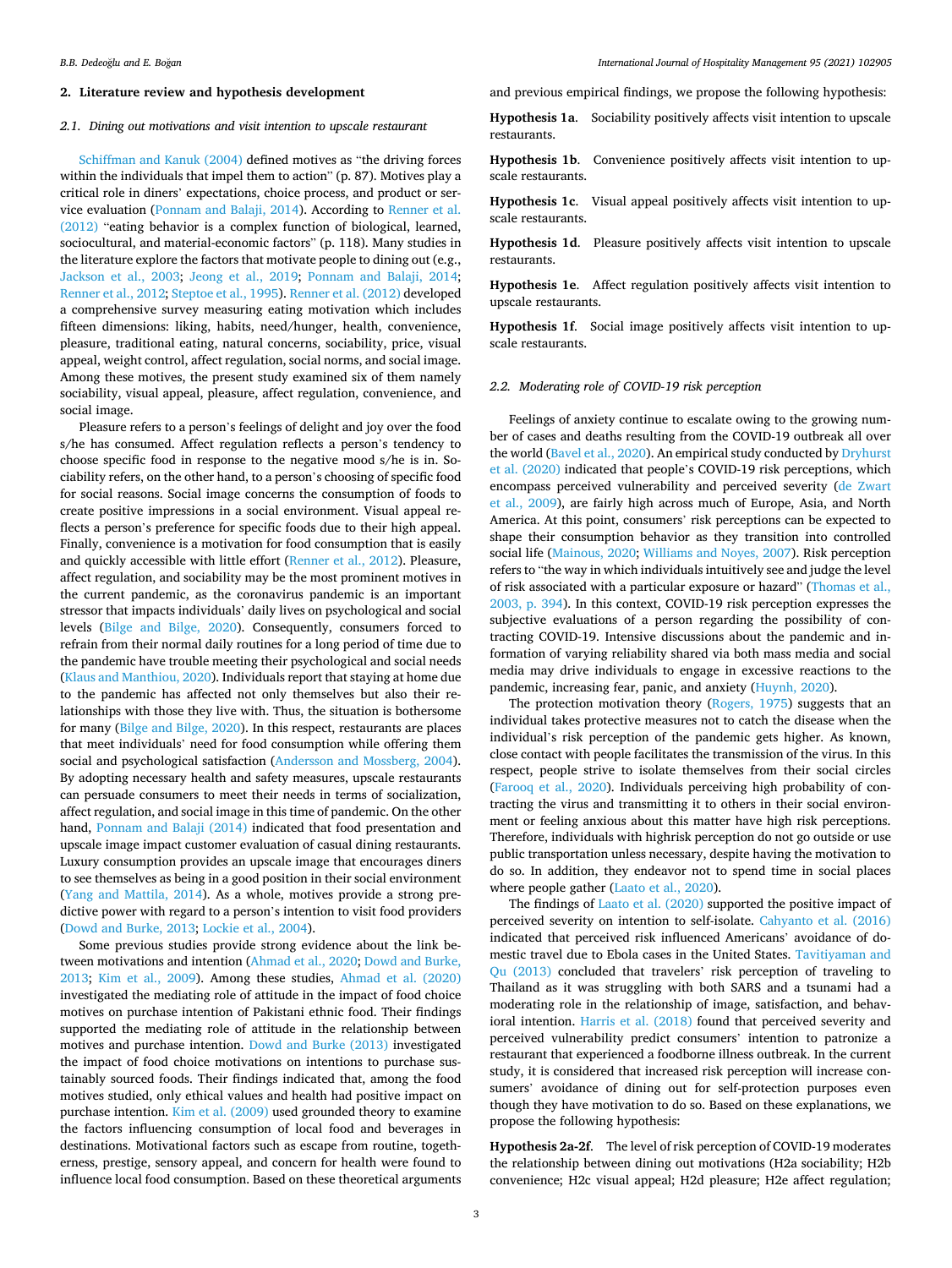H2f social image) and visit intention to upscale restaurants.

# *2.3. Moderating role of trust in government*

It is known that governments face difficulties when trying to build public trust in the early periods of a pandemics for which a cure is yet uncertain [\(Balog-Way and McComas, 2020](#page-8-0)). Informing citizens about the pandemic and being open and transparent throughout the whole process—especially with regard to the number of available beds in intensive care units, the competency of health personnel, and the adequacy of equipment such as masks and respiratory equipment—is one effective way to earn public trust [\(MacDonald, 2006;](#page-9-0) [Wong and Jensen,](#page-10-0)  [2020\)](#page-10-0). Furthermore, when government officials act on the best advice of reliable scientists, this can be quite effective in building public trust ([Balog-Way and McComas, 2020](#page-8-0)). In fact, an Advisory Board composed of medical doctors working as academicians in different universities was formed by the Turkish Ministry of Health on January 10, 2020 with the purpose of combatting the COVID-19 pandemic. Besides taking necessary steps to reduce the effects of the pandemic, the Board has undertaken the task of conveying accurate information to the public through social media, television, and newspapers, thus raising awareness on misleading information and advice communicated through those very channels ([Demirbilek et al., 2020;](#page-8-0) [Yılmaz, 2020](#page-10-0)).

Another important issue in building trust is benevolence [\(Mayer](#page-9-0)  [et al., 1995\)](#page-9-0). According to an official statement made by Ministry of Foreign Affairs on April 16, Turkey has aimed to highlight the importance of global cooperation in fighting against the pandemic, provided 44 countries (including Spain, Italy, the United States, the United Kingdom, Iran, Somalia, Colombia, the Balkan states, and Afghanistan) with necessary protective equipment, respiratory equipment, and so on. It can be asserted that these initiatives are effective in earning the trust of citizens under pandemic conditions. Citizens' compliance with such measures is directly related to their trust in government [\(McComas and](#page-9-0)  [Trumbo, 2001](#page-9-0)).

Consumers with a high sense of trust in government are more likely to think that their government's decisions regarding the transition to controlled social life are sound and appropriate [\(Nakayachi and Cvet](#page-9-0)[kovich, 2010\)](#page-9-0). They are therefore more likely to follow the instructions of government officials to limit the spread of disease [\(Rubin et al., 2009](#page-9-0)). In the event that individuals are motivated enough, they may intend to visit restaurants, relying on measures adopted by the government to protect citizens. Nevertheless, the fact that some individuals lack trust in their government may lead them to believe that sound and adequate measures have not been taken ([Rudolph, 2009\)](#page-9-0). As a result, lack of trust in the government may make it more difficult for consumers to visit restaurants even though they have sufficient motivation to do so. At this point, the government may have the power to control consumer perceptions with the help of sound measures it adopts ([Nakayachi and](#page-9-0)  [Cvetkovich, 2010](#page-9-0)). At this point, it can be expected that the relationship between dining out motivations and intention to visit upscale restaurants is stronger in people with high trust in the government. Based on these explanations, we propose the following hypothesis:

**Hypothesis 3a-3f**. The level of trust in government moderates the relationship between dining out motivations (H3a sociability; H3b convenience; H3c visual appeal; H3d pleasure; H3e affect regulation; H3f social image) and visit intention to upscale restaurants.

## **3. Methodology**

# *3.1. Instrument*

In this study, data were collected via questionnaire. The first section of the questionnaire includes statements related to dining out motivations, intention to visit upscale restaurants, risk perception of COVID-19, and trust in government. To measure risk perception of COVID-19, the

scale of [Dryhurst et al. \(2020\)](#page-8-0) was adapted. Risk perception of COVID-19 was measured with six items. Although the literature encompasses various measurement items concerning trust in government, the items in question do not measure trust directly but rather factors such as reliability of information provided by the state and adequacy of the actions taken by the state (e.g., [Chen, 2013;](#page-8-0) [De Jonge et al., 2007](#page-8-0)). Although [Robinson and Rousseaou \(1994\)](#page-9-0) measured trust in management, we were able to directly adapt their measurement items to the context of national governments. Trust in government was measured with seven items. Intention to visit upscale restaurants was measured with three items as adapted from the study of [Verma et al. \(2019\)](#page-9-0). [Renner et al.](#page-9-0)'s (2012) study was used to measure dining out motivations. Pleasure, sociability, convenience, and social image were measured with five items, affect regulation dimension with six items, and visual appeal dimension with four items. A 7-point Likert scale was used for all items. The second part of the questionnaire gathered demographic information such as age, gender, health history (chronic disease), and education.

# *3.2. Sampling and data collection*

It is officially declared that the most COVID-19 cases in Turkey appeared in İstanbul ( $Koca$ , 2020). At this point, it can be stated that individuals living in Istanbul experience the COVID-19 pandemic more than the rest of Turkey and are there the difficulties of the COVID-19 pandemic in their lives. Research conducted in Istanbul by the Istanbul Statistical Office (ISO) on COVID-19 revealed that 37.5 % of participants feel restricted in movement and that 35.1 % feel socially restricted [\(ISO, 2020\)](#page-9-0). For this reason, individuals living in Istanbul were the preferred population of the present study.

Following [Westland \(2012\),](#page-9-0) this study uses an a priori sample size calculator for structural equation models [\(Soper, 2020](#page-9-0)). Accordingly, the sample size used for the study was tested given the number of observed variables (46), latent variables (9), anticipated effect size (0.30), desired statistical power level (0.95), and probability level (0.05). The results imply that 264 responses/cases were required as a minimum sample size. In this case, the convenience sampling method was preferred. First, the measurement scales were adapted into online survey form. Then, the online survey form was shared on various social media platforms at different intervals. Users were invited to participate in the survey with their consent. Users or groups sharing posts related to Istanbul on Facebook and Instagram were preferred. Every three days, within a two-week span, the same steps were repeated for content generated by different social media groups and users. Thus, we aimed to reach individuals residing in Istanbul. On the other hand, the fact that there are many people not living in Istanbul but using social media was taken into account. And so, in order to prevent people living outside of Istanbul from participating in the survey, a mandatory screening question was added. Only those who answered affirmatively to "I live in Istanbul" were used for analysis. A total of 803 people participated in the survey. However, 122 of these people stated that they did not live in Istanbul. Therefore, these people who stated that did not live in Istanbul were not included in the analysis. Thus, data obtained from 681 people who stated that live in Istanbul were used for data analysis. The minimum sample according to [Westland \(2012\)](#page-9-0) should be 264. The present study's sample size of 681 well exceeded that requirement.

## *3.3. Data analysis*

Structural equation modelling (SEM) and multiple group analysis (MGA) were used for testing the hypotheses in the present study. When implementing SEM, the two-step approach suggested by [Anderson and](#page-8-0)  [Gerbing \(1988\)](#page-8-0) was adopted. Because maximum likelihood was used as an estimation method for the analysis of measurement and structural models, normal distribution assumption of data was checked. However, before these stages, a data screening process was followed in order translate data into eligible format. In this regard, the mean substitution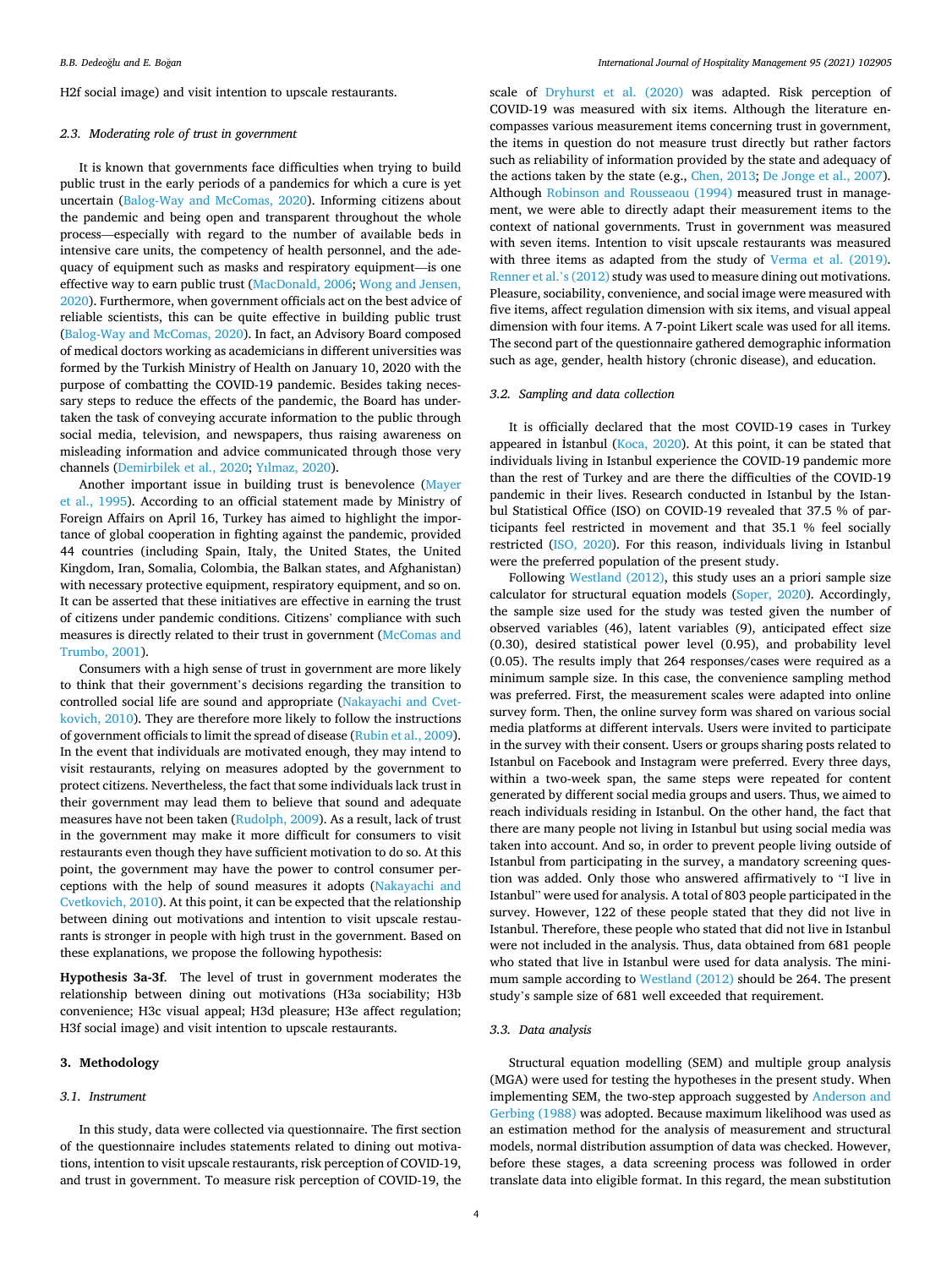method was used in order to replace missing data ([Hair et al., 2013](#page-9-0)). Next, Mahalanobis distance was checked to see whether there were any outliers [\(Hair et al., 2013](#page-9-0)). Taking into consideration the cut-off values proposed by [Hair et al. \(2013\)](#page-9-0), no outliers were found (Mahalanobis D (46)*>*182,96700, p *<* .001). After these steps, normal distribution assumption was checked ([Ali et al., 2018\)](#page-8-0). Shapiro-Wilk, Kolmogorov-Smirnov, values of skewness and kurtosis can be used to statistically control the normal distribution assumption ([Elliott and Woodward,](#page-8-0)  [2007;](#page-8-0) [Mishra et al., 2019](#page-9-0)). However, the sample size is critical for the selection of these techniques [\(Field, 2013](#page-8-0); [Kim, 2013](#page-9-0)). In this study, data were obtained from a total of 681 participants. Accordingly, as the Shapiro-Wilk and Kolmogorov-Smirnov tests were not suitable in terms of this sample size, the absolute values of skewness and kurtosis were examined and normality assumption was checked ([Kim, 2013\)](#page-9-0). For the examining of skewness and kurtosis values, the cut-off values (Skewness  $\pm$ 3, Kurtosis  $\pm$ 7) proposed by [Curran et al. \(1996\)](#page-8-0) were taken into account. Since the kurtosis value (7.149) of one item from the affect regulation dimension and the kurtosis value (10.168) of one item from the trust in government dimension exceed the recommended values  $(\pm 7)$ , these items were removed. The remaining statements' skewness and kurtosis values did not violate the recommended values. Therefore, normal distribution assumption was met.

# **4. Findings**

# *4.1. Demographic findings*

As seen in Table 1, while 50.2 % of the participants are men, 49.8 % are women. The percentage of married participants is 53.5 %. While the percentage of participants under the age of 25 is 25.3 %, the percentage of participants between the ages of 26–43 is 31 %. The percentage of those in the 44–55 age group is 31.4 %. While the percentage of high school graduates is 31.9 %, the percentage of undergraduates is 21.7 %. While 38.5 % of the participants have a monthly income of between 5001− 7500 TL, 36.4 % earn an income over 7500 TL. While 49.6 % of the participants stated that they visited upscale restaurants once a week, 31.7 % stated that they visited upscale restaurants twice a week.

# *4.2. Structural model*

Since the two-step approach recommended by [Anderson and Gerbing](#page-8-0)  [\(1988\)](#page-8-0) was used for applying the structural model, the measurement model was examined at first. Goodness-of-fit indices regarding the analyzed measurement model were found acceptable  $(\chi^2/df = 4.634;$  $CFI = .92$ ; TLI = .91; RMSEA = .073) [\(Schermelleh-Engel et al., 2003](#page-9-0)). However, factor loadings of some items (one item from trust in government is -.004, one item from convenience is .366, and one item from visual is .397) were below .50. Therefore, any items that caused problems in terms of providing convergent validity were removed from the measurement model and the analysis was reapplied. The goodness-of-fit statistic values obtained by reapplying the measurement model after removing these items were acceptable  $(\chi^2/\text{df} = 4.538; \text{ CFI} = .94;$ TLI = .93; RMSEA = .072) ([Schermelleh-Engel et al., 2003\)](#page-9-0).

Moreover, convergent and discriminant validities and composite reliability were examined. As all standard factor loadings were significant and AVE values exceeded .50, convergent validity was met. Because the composite reliability values examined for internal consistency were above the minimum recommended value, internal consistency was met ([Bagozzi and Yi, 1988](#page-8-0)). Lastly, discriminant validity was checked in accordance with [Fornell and Larcker](#page-8-0)'s (1981) method. [Table 2](#page-6-0) shows the AVE square root on the diagonal (bold) and the correlations estimated for each pair of constructs in the elements outside the diagonal. This, in turn, confirms discriminant validity ([Fornell and Larcker, 1981](#page-8-0)).

After verifying the measurement model, the structural model was examined. The goodness-of-fit of structural model was deemed acceptable  $(\chi 2/df = 4.869; CFI = .92; TLI = .91; RMSEA = .075)$ , and

# **Table 1**

Result of measurement model.

| Dimensions           | Items                                                                                                                                           | Std. Fac.<br>Load. λ | t values | Construct<br>Reliability | <b>AVE</b> |
|----------------------|-------------------------------------------------------------------------------------------------------------------------------------------------|----------------------|----------|--------------------------|------------|
|                      | because it is<br>quick to<br>prepare                                                                                                            | .93                  | *Fixed   |                          |            |
| Convenience          | because it is<br>easy to prepare<br>because it is                                                                                               | .85                  | 27.358   |                          |            |
|                      | easy and<br>convenient to<br>purchase                                                                                                           | .64                  | 18.445   | .86                      | .61        |
|                      | because it is<br>readily<br>available (e.g.<br>at hand or                                                                                       | .68                  | 20.266   |                          |            |
|                      | being offered<br>by someone)<br>because it is<br>social<br>so that I can                                                                        | .89                  | *Fixed   |                          |            |
|                      | spend time<br>with other<br>people                                                                                                              | .84                  | 29.816   |                          |            |
| Sociability          | because it<br>makes social<br>gatherings<br>more                                                                                                | .92                  | 36.073   | .94                      | .75        |
|                      | comfortable<br>because it is<br>pleasant to eat<br>with others                                                                                  | .87                  | 31.975   |                          |            |
|                      | because it<br>makes a social<br>gathering<br>more<br>enjoyable                                                                                  | .83                  | 29.649   |                          |            |
|                      | because the<br>presentation is<br>appealing (e.g.<br>packaging)                                                                                 | .71                  | *Fixed   |                          |            |
| Visual               | because it<br>spontaneously<br>appeals to me<br>(e.g. situated<br>at eye level,<br>appealing<br>colors)<br>because it is<br>nicely<br>presented | .88                  | 21.073   | .87                      | .71        |
|                      | because it<br>looks<br>appealing                                                                                                                | .92                  | 21.124   |                          |            |
|                      | because I am<br>sad                                                                                                                             | .74                  | *Fixed   |                          |            |
|                      | because I feel<br>lonely                                                                                                                        | .92                  | 25.004   |                          |            |
| Affect<br>regulation | as a distraction<br>because I feel                                                                                                              | .89                  | 24.101   | .92                      | .71        |
|                      | stressed                                                                                                                                        | .93                  | 25.258   |                          |            |
|                      | because it<br>cheers me up<br>because it is                                                                                                     | .69                  | 18.034   |                          |            |
|                      | trendy<br>because it<br>makes me look                                                                                                           | .75                  | *Fixed   |                          |            |
|                      | good in front<br>of others                                                                                                                      | .79                  | 20.511   | .89                      | .63        |
| Social Image         | because others<br>like it                                                                                                                       | .88                  | 22.814   |                          |            |
|                      | to stand out<br>from the<br>crowd                                                                                                               | .74                  | 19.157   |                          |            |
|                      |                                                                                                                                                 | .79                  | 20.455   | (continued on next page) |            |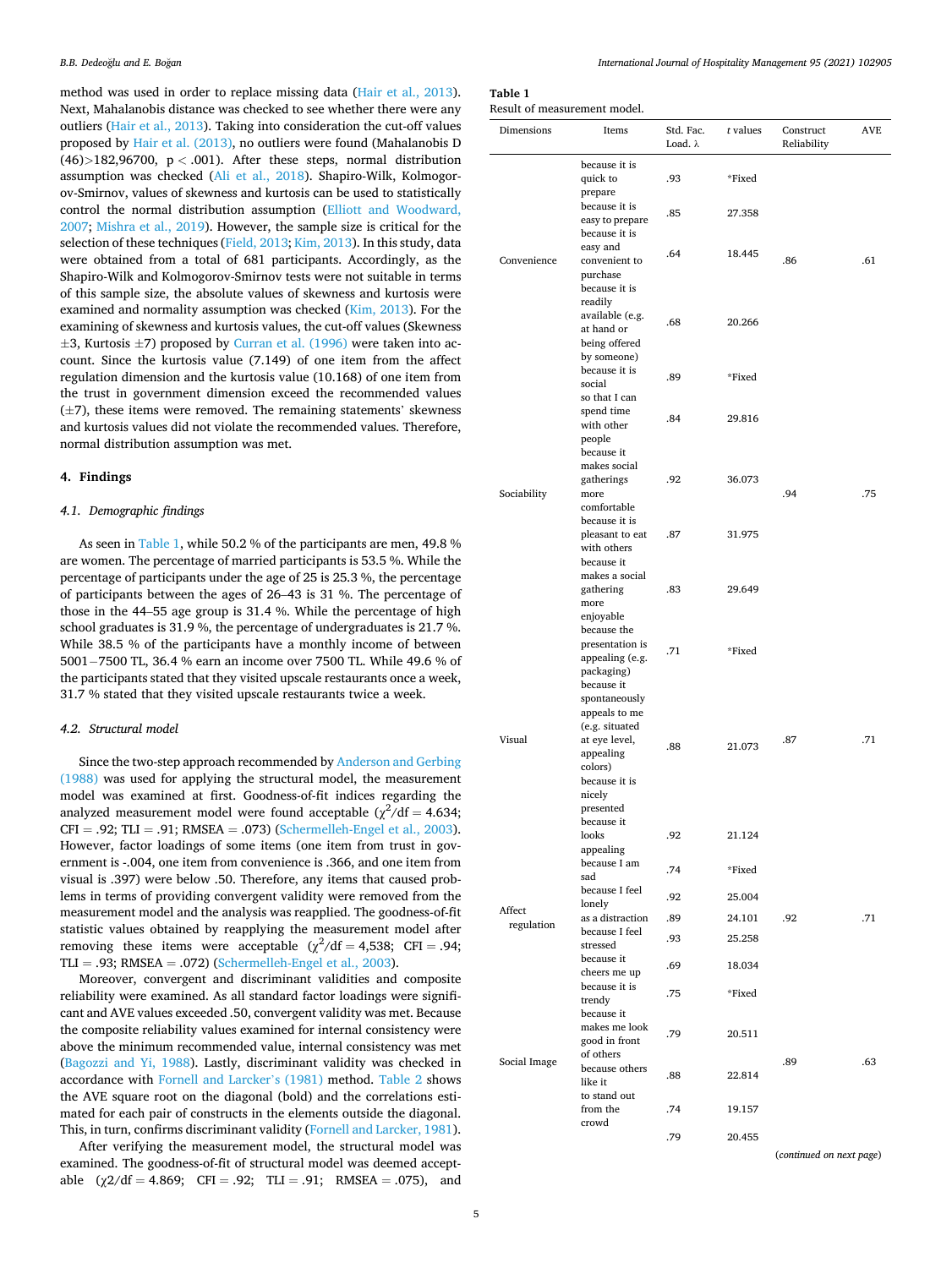| <b>Table 1</b> (continued) |                                  |                              |          |                          |            | <b>Table 1</b> (continued)                                              |                                                                                                       |                              |          |                          |     |
|----------------------------|----------------------------------|------------------------------|----------|--------------------------|------------|-------------------------------------------------------------------------|-------------------------------------------------------------------------------------------------------|------------------------------|----------|--------------------------|-----|
| Dimensions                 | Items                            | Std. Fac.<br>Load. $\lambda$ | t values | Construct<br>Reliability | <b>AVE</b> | Dimensions                                                              | Items                                                                                                 | Std. Fac.<br>Load. $\lambda$ | t values | Construct<br>Reliability | AVE |
|                            | because it is                    |                              |          |                          |            |                                                                         | government                                                                                            |                              |          |                          |     |
|                            | considered to                    |                              |          |                          |            |                                                                         | motives and                                                                                           |                              |          |                          |     |
|                            | be special                       |                              |          |                          |            |                                                                         | intentions are                                                                                        |                              |          |                          |     |
|                            | because I                        | .97                          | *Fixed   |                          |            |                                                                         | good about                                                                                            |                              |          |                          |     |
|                            | enjoy it                         |                              |          |                          |            |                                                                         | COVID-19                                                                                              |                              |          |                          |     |
|                            | in order to                      | .96                          | 73.282   |                          |            |                                                                         | restrictions.                                                                                         |                              |          |                          |     |
|                            | indulge myself                   |                              |          |                          |            |                                                                         | Turkish                                                                                               | .97                          | 87.276   |                          |     |
|                            | because it puts                  |                              |          |                          |            |                                                                         | government is                                                                                         |                              |          |                          |     |
| Pleasure                   | me in a good                     | .97                          | 70.893   | .98                      | .93        |                                                                         | always honest                                                                                         |                              |          |                          |     |
|                            | mood                             |                              |          |                          |            |                                                                         | and truthful                                                                                          |                              |          |                          |     |
|                            | in order to                      | .98                          | 56.466   |                          |            |                                                                         | about COVID-                                                                                          |                              |          |                          |     |
|                            | reward myself                    |                              |          |                          |            |                                                                         | 19 restrictions.                                                                                      |                              |          |                          |     |
|                            | because it is                    | .94                          | 55.942   |                          |            |                                                                         | I think                                                                                               | .98                          | 95.828   |                          |     |
|                            | fun to eat                       |                              |          |                          |            |                                                                         | government                                                                                            |                              |          |                          |     |
|                            | The<br>coronavirus/              |                              |          |                          |            |                                                                         | treats me fairly<br>about COVID-                                                                      |                              |          |                          |     |
|                            | COVID-19 will                    |                              |          |                          |            |                                                                         | 19 restrictions.                                                                                      |                              |          |                          |     |
|                            | NOT affect                       |                              |          |                          |            |                                                                         | I'm willing to                                                                                        |                              |          |                          |     |
|                            | very many                        | .99                          | *Fixed   |                          |            |                                                                         | visit an                                                                                              |                              |          |                          |     |
|                            | people in the                    |                              |          |                          |            |                                                                         | upscale                                                                                               | .92                          | *Fixed   |                          |     |
|                            | country I'm                      |                              |          |                          |            |                                                                         | restaurant,                                                                                           |                              |          |                          |     |
|                            | currently                        |                              |          |                          |            |                                                                         | when I eat out.                                                                                       |                              |          |                          |     |
|                            | living in.                       |                              |          |                          |            |                                                                         | I plan to visit                                                                                       |                              |          |                          |     |
|                            | I will probably                  |                              |          |                          |            | Visit                                                                   | an upscale                                                                                            |                              |          |                          |     |
|                            | get sick with                    |                              |          |                          |            | intention                                                               | restaurant for                                                                                        | .98                          | 44.052   | .92                      | .79 |
|                            | the                              | .98                          | 96.462   |                          |            |                                                                         | eating, when I                                                                                        |                              |          |                          |     |
|                            | coronavirus/                     |                              |          |                          |            |                                                                         | eat out.                                                                                              |                              |          |                          |     |
|                            | COVID-19.                        |                              |          |                          |            |                                                                         | I will make an                                                                                        |                              |          |                          |     |
|                            | Getting sick                     |                              |          |                          |            |                                                                         | effort to visit                                                                                       |                              |          |                          |     |
|                            | with the                         |                              |          |                          |            |                                                                         | an upscale                                                                                            | .76                          | 26.451   |                          |     |
|                            | coronavirus/                     | .96                          | 104.391  |                          |            |                                                                         | restaurant                                                                                            |                              |          |                          |     |
|                            | COVID-19 can                     |                              |          |                          |            |                                                                         | when I eat out.                                                                                       |                              |          |                          |     |
|                            | be serious.                      |                              |          |                          |            |                                                                         | Goodness-of-fit statistics, $\chi^2$ /df=4.538; CFI=.94; TLI=.93; RMSEA=.072.                         |                              |          |                          |     |
|                            | How likely do<br>you think it is |                              |          |                          |            |                                                                         |                                                                                                       |                              |          |                          |     |
|                            | that your                        |                              |          |                          |            |                                                                         |                                                                                                       |                              |          |                          |     |
| Risk                       | travel will be                   |                              |          | .99                      | .97        |                                                                         | sociability ( $\beta = .23$ ; t = 5.702; p < .001) and affect regulation ( $\beta = .07$ ;            |                              |          |                          |     |
|                            | affected by                      | .99                          | 146.786  |                          |            |                                                                         | $t = 1.863$ ; $p < .10$ ) had a positive impact on visit intention to upscale                         |                              |          |                          |     |
|                            | COVID-19                         |                              |          |                          |            |                                                                         | restaurants. Therefore, $H_{1a}$ and $H_{1e}$ are accepted; however, $H_{1b}$ , $H_{1c}$ , $H_{1d}$ , |                              |          |                          |     |
|                            | after 6                          |                              |          |                          |            | and $H_{1f}$ are rejected.                                              |                                                                                                       |                              |          |                          |     |
|                            | months?                          |                              |          |                          |            |                                                                         |                                                                                                       |                              |          |                          |     |
|                            | How likely do                    |                              |          |                          |            |                                                                         |                                                                                                       |                              |          |                          |     |
|                            | you think it is                  |                              |          |                          |            |                                                                         | 4.3. Moderating effect of risk perception                                                             |                              |          |                          |     |
|                            | that your                        |                              |          |                          |            |                                                                         |                                                                                                       |                              |          |                          |     |
|                            | friends and                      |                              |          |                          |            |                                                                         |                                                                                                       |                              |          |                          |     |
|                            | family in the                    |                              |          |                          |            |                                                                         | To test the moderating effect of risk perception, respondents were                                    |                              |          |                          |     |
|                            | country you                      |                              |          |                          |            |                                                                         | first divided into two groups based on their responses to the items                                   |                              |          |                          |     |
|                            | are currently                    | .97                          | 101.028  |                          |            |                                                                         | discerning risk perception using K-means clustering. Groups were                                      |                              |          |                          |     |
|                            | living in will                   |                              |          |                          |            |                                                                         | divided into low- (405) and high- (276) risk perception groups. Next, the                             |                              |          |                          |     |
|                            | be directly<br>affected by       |                              |          |                          |            |                                                                         | configural invariance model was examined. As goodness-of-fit statistics                               |                              |          |                          |     |
|                            | COVID-19                         |                              |          |                          |            |                                                                         | of the configural invariance model were acceptable $(\chi 2/df = 3.126)$ ;                            |                              |          |                          |     |
|                            | after 6                          |                              |          |                          |            |                                                                         | $CFI = .92$ ; TLI = .90; RMSEA = .056), this model was supported. Sec-                                |                              |          |                          |     |
|                            | months?                          |                              |          |                          |            |                                                                         |                                                                                                       |                              |          |                          |     |
|                            | How worried                      |                              |          |                          |            |                                                                         | ondly, the configural invariance model was compared with metric                                       |                              |          |                          |     |
|                            | are you                          |                              |          |                          |            |                                                                         | invariance model using a chi-square difference test. No significant dif-                              |                              |          |                          |     |
|                            | personally                       | .98                          | 100.333  |                          |            |                                                                         | ference was found between the two models $(\Delta \chi^2)(21)$ -25.20; p = .239).                     |                              |          |                          |     |
|                            | about the                        |                              |          |                          |            |                                                                         | Therefore, metric invariance was partially supported. After confirming                                |                              |          |                          |     |
|                            | COVID-19?                        |                              |          |                          |            |                                                                         | that metric invariance was supported, the moderating effect of risk                                   |                              |          |                          |     |
|                            | Turkish                          |                              |          |                          |            |                                                                         |                                                                                                       |                              |          |                          |     |
|                            | government is                    |                              |          |                          |            | perception on the relationship between dining out motivations and visit |                                                                                                       |                              |          |                          |     |

Trust

open and upfront with me about COVID-19 restrictions.

Turkish government has high integrity about COVID-19 restrictions.

In general, I

.99 \*Fixed

.98 92.363

m general, 1 .95 70.943

.98 .94 I believe

intention was examined. [Table 3](#page-6-0) presents the results of the multi-group analysis. The result of the chi-square test confirmed that significant differences were found in the relationships between dining out motivation factors (sociability, visual appeal, pleasure, affect regulation, and social image) and visit intention to upscale restaurants, according to low- and high-risk perception groups. In other words, risk perception had a moderating effect on the relationship between dining out motivation factors and visit intention to upscale restaurants. The effect of sociability, pleasure, and social image on visit intention to upscale restaurants was more determinative for the low-risk perception group. On the other hand, visual appeal and pleasure negatively affected visit intention to upscale restaurants for the high-risk perception group. Therefore, *H2a*, *H2c*, *H2d*,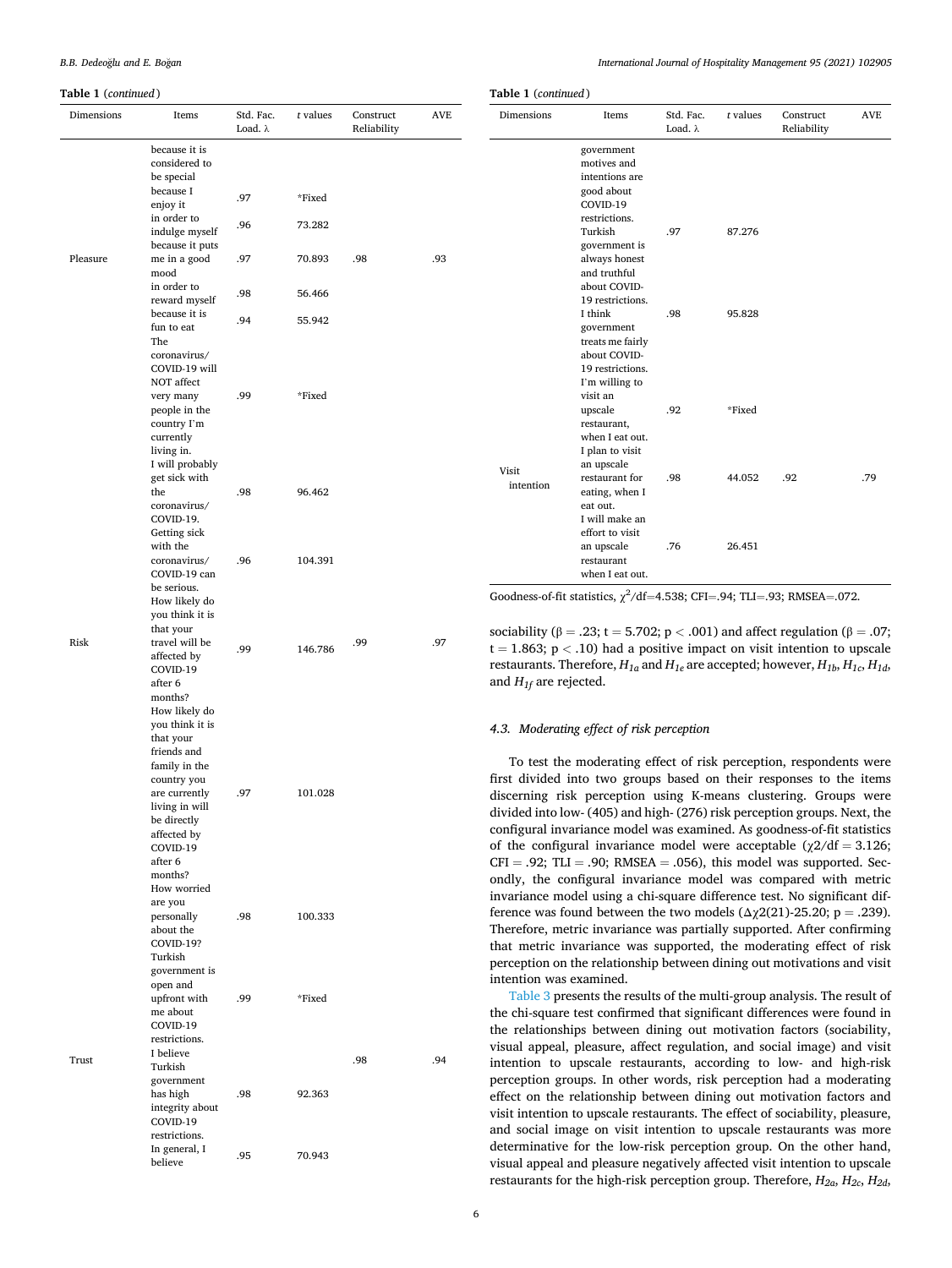#### <span id="page-6-0"></span>**Table 2**

Results of discriminant validity.

| Discriminant validity | Visit   | Risk    | Convenience | Sociability | Visual  | Affect regulation | Social Image | Pleasure | Trust |
|-----------------------|---------|---------|-------------|-------------|---------|-------------------|--------------|----------|-------|
| Visit                 | .889    |         |             |             |         |                   |              |          |       |
| Risk                  | $-.479$ | .985    |             |             |         |                   |              |          |       |
| Convenience           | .052    | .049    | .781        |             |         |                   |              |          |       |
| Sociability           | .240    | $-.253$ | .046        | .869        |         |                   |              |          |       |
| Visual                | .033    | $-.114$ | .034        | .007        | .84     |                   |              |          |       |
| Affect regulation     | .097    | $-.078$ | .066        | .085        | $-.024$ | .841              |              |          |       |
| Social Image          | .065    | .021    | .023        | .041        | .090    | .065              | .791         |          |       |
| Pleasure              | .040    | $-.055$ | .018        | .127        | .125    | $-.06$            | $-.033$      | .965     |       |
| Trust                 | .338    | $-.104$ | $-.013$     | .152        | .056    | .138              | .072         | .106     | .973  |
|                       |         |         |             |             |         |                   |              |          |       |

**Table 3** 

Result of moderating effect of risk perception.

| Hypothesis | Relations                                | Std. Factor<br>Loadings |             | $\Delta\gamma^2$                    | Support |
|------------|------------------------------------------|-------------------------|-------------|-------------------------------------|---------|
|            |                                          | High<br>risk            | Low<br>risk |                                     |         |
| $H_{2a}$   | Sociability→Visit                        | $-.030$                 | .385<br>*** | $\Delta\gamma^2(1)$ -<br>$31.00***$ | Yes     |
| $H_{2h}$   | Convenience $\rightarrow$ Visit          | .083                    | .022        | $\Delta\gamma^2(1)$ -<br>0.90       | No      |
| $H_{2c}$   | Visual appeal $\rightarrow$ Visit        | $-.138*$                | .077        | $\Delta\gamma^2(1)$ -<br>$7.20**$   | Yes     |
| $H_{2d}$   | $Pleaseure \rightarrow Visit$            | $-.147*$                | .181<br>*** | $\Delta\gamma^2(1)$ -<br>$19.00***$ | Yes     |
| $H_{2e}$   | Affect<br>$regulation \rightarrow Visit$ | $-.019$                 | .152<br>**  | $\Delta\gamma^2(1)$ -<br>$4.60*$    | Yes     |
| $H_{2f}$   | Social image $\rightarrow$ Visit         | $-.018$                 | .170<br>*** | $\Delta\gamma^2(1)$ -<br>$4.10*$    | Yes     |

 $H_{2e}$ , and  $H_{2f}$  are accepted; however,  $H_{2b}$  is rejected.

#### *4.4. Moderating effect of trust in government*

To test the moderating effect of trust in government, first, the respondents were divided into two groups based on their responses to the items discerning trust in government using K-means clustering. The groups were named the low (389) and high (292) trust in government groups. In order to perform the MGA, the metric invariance is required to be met for the classified groups ([Hair et al., 2009\)](#page-9-0). Therefore, first, the configural invariance model, without constraining any factor loadings among groups, was examined. As the goodness-of-fit statistics obtained from the configural invariance model are at an acceptable level  $(\chi 2/df = 3.072;$  CFI = .92; TLI = .91; RMSEA = .055), this model was supported. Second, the full-metric invariance model, in which all factor loadings were equally constrained across groups was investigated. The chi-square difference test between the configural and metric invariance model was found to be not significant for each group ([Hair et al., 2009](#page-9-0)). Therefore, the metric invariance was met partially for low-high groups of trust in government ( $\Delta \chi$ 2(20)-28.30; p = .102). After confirming that metric invariance was supported, the moderating effect of trust in government on the relationship between dining out motivations and visit intention was examined.

Table 4 presents the results of the multi-group analysis. The result of the chi-square test confirmed that significant differences were found in the relationships between dining out motivation factors (sociability and social image) and visit intention to upscale restaurants, according to the low and high trust in government groups. In other words, trust in government had a moderating effect on the relationship between dining out motivation factors and visit intention to upscale restaurants. The effect of sociability and social image on visit intention to upscale restaurants is more determinative for the group with high trust in government. When

| Table 4                                             |  |  |
|-----------------------------------------------------|--|--|
| Result of moderating effect of trust in government. |  |  |

| Hypothesis | Relations                                | Std. Factor<br>Loadings |              | $\Delta \chi^2$                    | Support |
|------------|------------------------------------------|-------------------------|--------------|------------------------------------|---------|
|            |                                          | High<br>trust           | Low<br>trust |                                    |         |
| $H_{3a}$   | Sociability $\rightarrow$ Visit          | .355<br>***             | .017         | $\Delta\gamma^2(1)$ -<br>$22.0***$ | Yes     |
| $H_{3h}$   | $Convenience \rightarrow Visit$          | .069                    | .011         | $\Delta\gamma^2(1)$ -<br>0.70      | No      |
| $H_{3c}$   | Visual appeal $\rightarrow$ Visit        | .006                    | .010         | $\Delta\gamma^2(1)$ -<br>0.00      | No      |
| $H_{3d}$   | $Pleaseure \rightarrow Visit$            | $-.008$                 | .004         | $\Delta\chi^2(1)$ -<br>0.00        | No      |
| $H_{3e}$   | Affect<br>$regularion \rightarrow Visit$ | .051                    | .065         | $\Delta\gamma^2(1)$ -<br>0.00      | No      |
| $H_{3f}$   | Social image $\rightarrow$ Visit         | $.154**$                | $-.079$      | $\Delta\chi^2(1)$ -<br>$8.80**$    | Yes     |

\*\* <sup>p</sup> *<sup>&</sup>lt;* .010. \*\*\* <sup>p</sup> *<sup>&</sup>lt;* .001.

individuals trust the actions taken by the government with regard to COVID-19, the impact of sociability and social image on visit intention to upscale restaurants increase. However, it seems that the effect disappears for the group with low trust. Therefore,  $H_{3a}$  and  $H_{3f}$  are accepted; however, *H3b*, *H3c*, *H3d*, and *H3e* are rejected.

# **5. Discussion and implications**

It is beyond any doubt that one of the sectors experiencing the greatest impacts of COVID-19 is the tourism and hospitality industry ([Knight et al., 2020](#page-9-0); [Yang et al., 2020](#page-10-0)). In this period of absolute uncertainty, countries have had no other choice than initiating the transition to controlled social life in order to avoid an economic dead end in the future. Based on the decreasing number of cases and deaths, and with the purpose of ensuring the sustainability of the economy, Turkey has allowed the reopening of hotel enterprises, restaurants, and cafés on the condition that all necessary measures and precautions are taken. As a result, the number of consumers visiting food and beverage enterprises has started to grow. However, just as in other pandemics [\(Cahyanto](#page-8-0)  [et al., 2016;](#page-8-0) [Lobb et al., 2006; Tavitiyaman and Qu, 2013](#page-9-0)), it is foreseen that COVID-19 risk perceptions of consumers will greatly shape the magnitude of this mobilization. In the context of Turkey, which has given a good account of itself in management of the pandemic so far, it is considered that individuals' trust in the measures implemented by government officials with the aim of reducing the perceived risk will also shape consumer behavior. Hence, the current study investigates moderating effects of consumers' COVID-19 risk perceptions and trust in government in the relationship between dining out motivations and restaurant visit intention.

Within the framework of these findings, only socialization and affect regulation among various other motivation factors have significant positive effect on visit intention to upscale restaurants. Due to the curfew, as well as the prohibition of gathering, people have remained

<sup>\*</sup> <sup>p</sup> *<sup>&</sup>lt;* .050. \*\* <sup>p</sup> *<sup>&</sup>lt;* .010. \*\*\* <sup>p</sup> *<sup>&</sup>lt;* .001.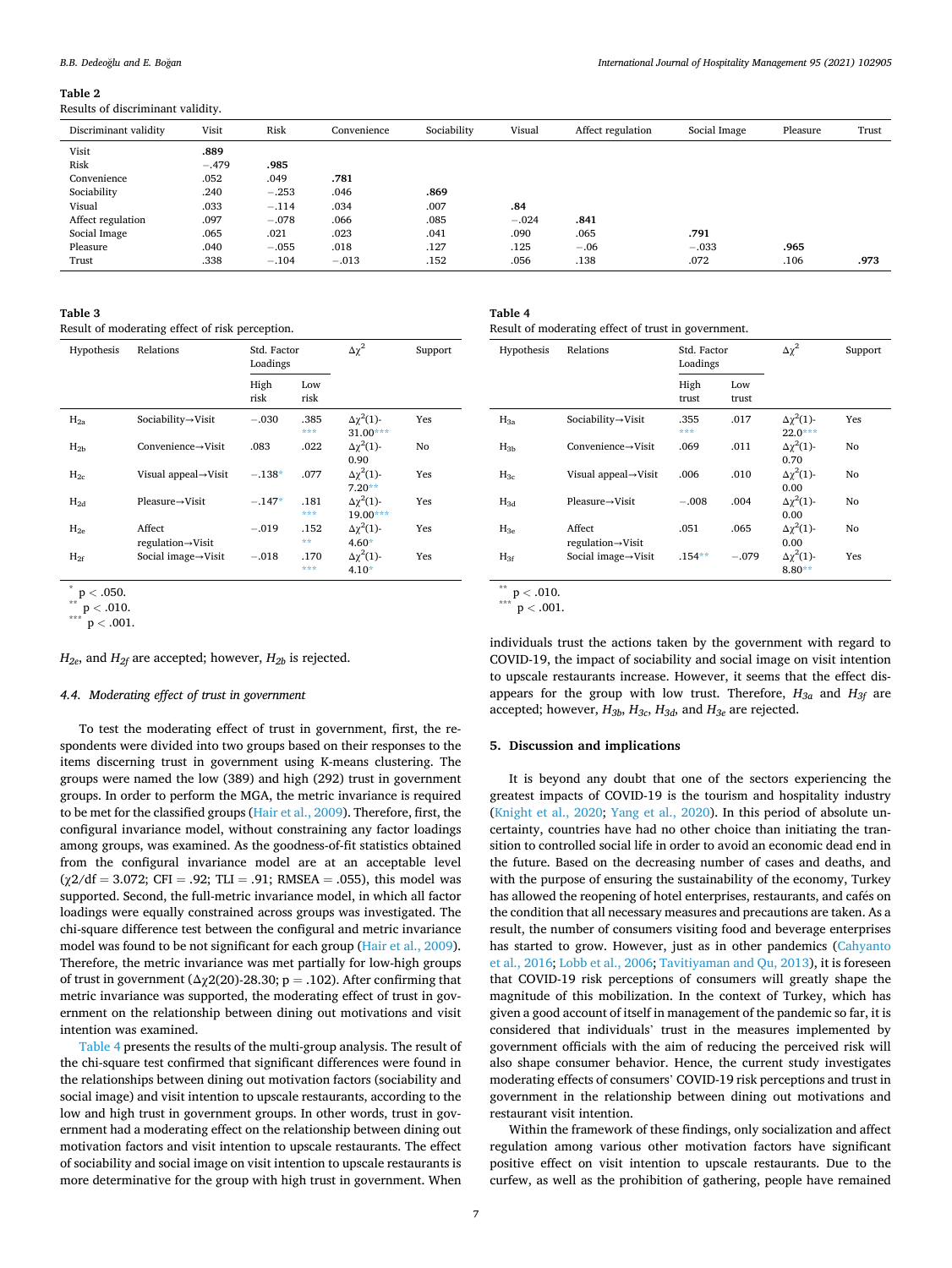distant from their usual social environments ([Berg-Weger and Morley,](#page-8-0)  [2020;](#page-8-0) [Bavel et al., 2020\)](#page-8-0). With the reopening of restaurants, people might have perceived an opportunity to meet up and spend time with people in their social circles. Furthermore, within the scope of the transition to controlled social life, consumers ([Stieger et al., 2020](#page-9-0); [Voitsidis et al., 2020\)](#page-9-0) who are emotionally worn out due to the increasing number of cases and deaths in the pandemic process may have the intention to visit restaurants for emotional recovery. Examining the moderating effect of consumers' risk perception, it is indicated that those with low-risk perceptions have stronger intention to visit upscale restaurants with the purpose of socialization, pleasure, affect regulation, and social image. This state of affairs points to the escalating severity of individuals' needs for socialization. With the slow downward tendency of the pandemic, consumers have endeavored to recover from emotional and psychological exhaustion. Consumers may have thought that they could feel happy and treat themselves well by visiting upscale restaurants. Taking into account that social image was a dominant motive in the pre-pandemic period [\(Kang and Park, 2016;](#page-9-0) [Yang and](#page-10-0)  [Mattila, 2014,](#page-10-0) [2017\)](#page-10-0), it is considered that individuals will have the intention to visit upscale restaurants with the purpose of maintaining or upgrading their social image on the condition that the perceived risk is low. Another important finding concluded in the present study is that visual appeal of food generates a negative effect on restaurant visit intention in the event that the perceived risk is high. Having the presumption in the mind that visually appealing food would attract a lot of people, consumers might perceive upscale restaurants to be risky.

Examining the moderating effect of trust in measures implemented by government officials against the COVID-19 pandemic, it is observed that the positive effect of socialization and social image on intention to visit upscale restaurants comes to the forefront in consumers with high sense of trust in the government. On the other hand, the relationship in question is insignificant in consumer groups with low trust in the government. This finding highlights a vital need for people as social beings to meet with those in their social environment in such places as restaurants where leisure time can be used effectively. However, this necessitates building a sense of trust in the government.

Research findings provide some significant contributions to the hospitality literature. First, this study is one of the leading empirical studies investigating consumers' attitude and behaviors toward restaurant enterprises in the transition to controlled social life. The study reveals that consumers' motivation to visit upscale restaurants has changed during the pandemic. People who have been away from social environments for a long time owing to the curfew and social distancing rules consider restaurant establishments as a place for socialization in this period when the first steps toward social life have been taken. In addition, individuals who are emotionally exhausted by the growing number of deaths and new cases think that they will recover by spending time in restaurants. Another important contribution is that consumers' COVID-19 risk perceptions have a moderating effect on the relationship between dining out motivations and visit intention. It is observed that motivation factors having no direct significant effect on visit intention generate significant effects as the moderating effect of risk perception is incorporated. This finding reveals the fact that risk perception as a factor shapes consumer behavior and attitudes to a remarkable extent in the pandemic process. Last but not least, taking into notice that government officials take on great responsibility in containing the pandemic, it is revealed that consumers' overall trust in government about the measures has a significant impact on their behavior.

Within the framework of the findings acquired, several suggestions can be offered to destination management organizations and government officials. Despite the fact that the COVID-19 is a very challenging risk factor to control [\(Carballo et al., 2017\)](#page-8-0), destination management organizations can inform consumers through various channels so as to reduce consumers' COVID-19 risk perceptions [\(Jonas and Mansfeld,](#page-9-0)  [2017\)](#page-9-0) in such a period when a lot of fake news/information about the pandemic appears on social media ([Bavel et al., 2020](#page-8-0)). Communication

channels such as social media, corporate web pages, local TV channels, radio, and newspapers, can be used to emphasize that all protective measures enforced by the government (e.g., ensuring particular distance between tables, requiring all personnel to wear protective equipment, not offering menus in the restaurant, etc.) are complied with at the maximum level. So as to ensure credibility, information must be presented to consumers in an integrated or consistent manner. Particularly considering the fact that restaurants are to be preferred for socialization, consumers can be instilled with a certain level of awareness by way of reminding them at the entrance the necessity of complying with the rules in place. Acting as a driving force behind the implementation of central government decisions in enterprises, local government officials can reduce consumers' risk perceptions. In addition, imposing severe sanctions on the enterprises which violate the rules could encourage other enterprises to follow suit.

Current research findings indicated that trust in government moderates the relationship between some of dining out motivations and visit intention to upscale restaurants. Accordingly, the research provides some practical implications for governmental officials. To create and reinforce public trust in government, governmental officials may consider the OECD'[s \(2017\)](#page-9-0) framework on determinants of trust that is driven basic two components as competence (includes responsiveness, reliability) and values (includes openness, integrity and fairness). Providing quality public services through listening and responding citizens expectations and concerns about Covid-19 represent responsiveness of governmental institutions ([Brezzi et al., 2020\)](#page-8-0). For instance, as practiced in Turkey, all citizens with some symptoms should be able to reach the test kit comfortably and free of charge in the health institutions closest to where they live. Building a regular, transparent and unambiguous two-way communication channel with citizens, especially those affected by the pandemic and those in the risk groups, is highly influential on trust in government [\(WHO, 2020b\)](#page-10-0). This not only build trust in the government, but also may help mitigate the impact of fake news and misinformation through social media. Therefore, it may be stated the responses given from different governmental institutions should be consistent to build and maintaining trust [\(Guglielmi et al.,](#page-9-0)  [2020\)](#page-9-0). Moreover, all the citizens should gain a fair access to the governmental services and benefits that put into practice to mitigate the economic consequences of Covid-19. [Han et al. \(2020\)](#page-9-0) revealed that governments perceived as well organized during the pandemic, disseminating clear messages and knowledge on COVID-19, and perceived fairness were positively linked with trust in government. Last but not least, creating a consistency between what is said and what is done, keeping the promises during and after Covid-19 pandemic are key determinants of integrity that is also one of the key dimensions of values that result in trust in government (Boğan and Dedeoğlu, 2017).

The measures have taken before and during the Covid-19 pandemic in Turkey may provide some good lessons for other destinations to create and foster citizens' trust in government and to reduce their risk perceptions. In a recent cross-national study, [Dryhurst et al. \(2020\)](#page-8-0) indicated that risk perception is negatively related to trust in government. When people are more trusting in their government, risk perceptions of coronavirus are lower. Thus, it is utmost importance to ensure the trust of citizens toward government. Firstly, although the first Covid-19 case in Turkey reported in 11 March 2020, the Ministry of Health had already set up the advisory board to fight and be ready against Covid-19. Following the recommendations of this board, government closed the borders and stopped international flights for some counties including China, Italy, South Korea and Iraq. Afterwards, it announced a total curfew initially for those who are over age of 65 and then for those are twenty and younger. Setting the board before the first Covid-19 case occurred and generally placing restrictions by listening to the recommendations of the board may have contributed to citizens' trust in government. Therefore, other countries and destinations can create the perception that the steps taken are made in line with scientific data.

Secondly, the government started sending masks to all the citizens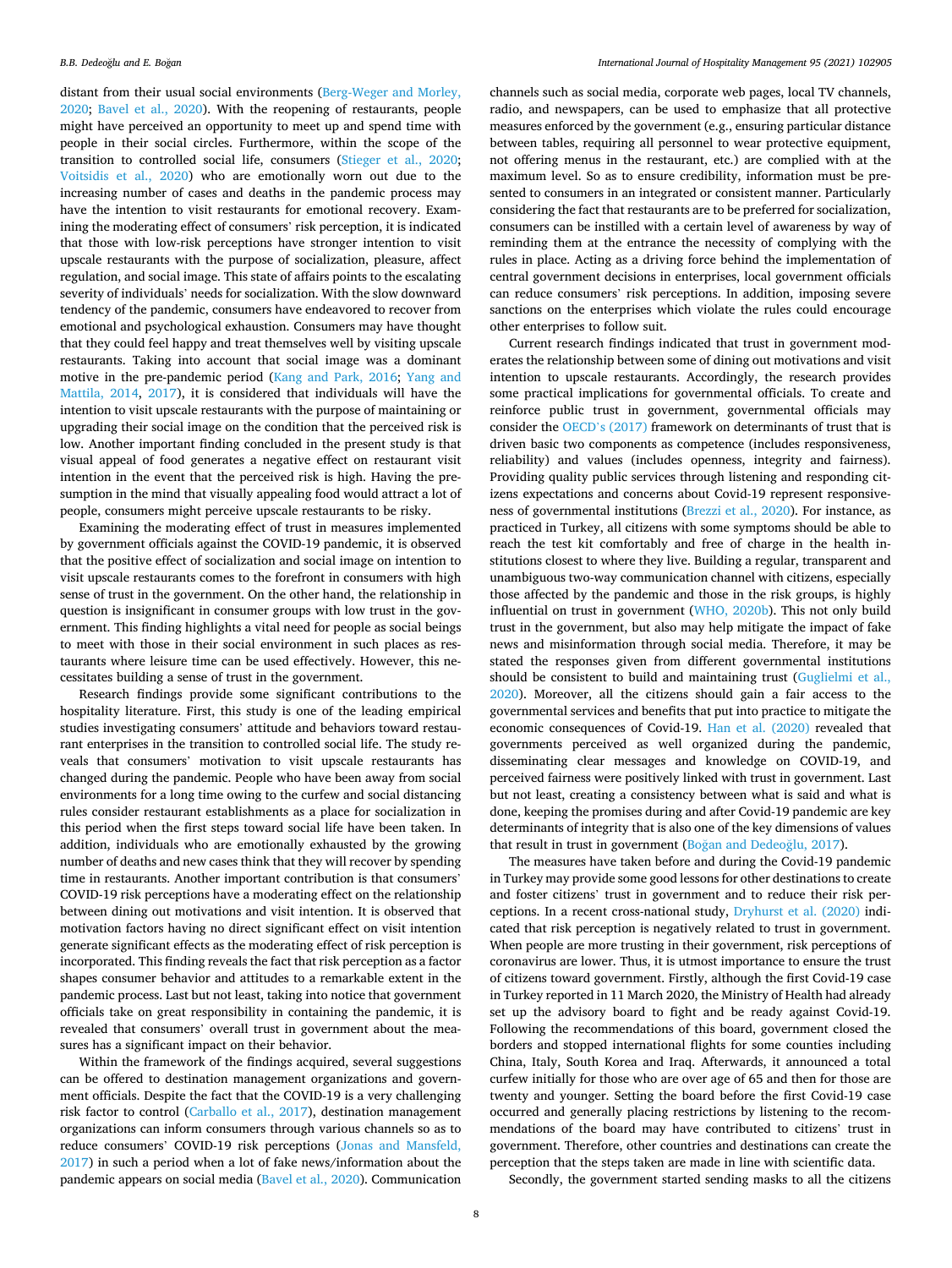<span id="page-8-0"></span>for free to promote face-mask use. Besides that, many countries (e.g., USA, Germany, Portugal) have attempted to evacuate their citizens abroad due to international travel restrictions. Similarly, Turkey as one of the leading countries brought about 25 thousand citizens from 59 countries by special flights. Adopting the social state understanding and acting in an embracing and protective manner of its citizens can also play a role in increasing citizens' perceptions of trust. All these proactive and fast reactive measures reflect the responsiveness of government which is one of the determinants of trust in government. In accordance with this, other countries and destinations can act similarly, at least during the pandemic, by adopting the social state understanding.

Lastly, Turkey host almost four million refugees [\(UNHCR, 2020\)](#page-9-0). The government offers free Covid-19 test kits and treatment to anyone living in the country, without discrimination. Almost 12.288 refugees house reached one-off Covid-19 immediate cash benefits (UNHRC, 2020). The government stated that it is planned to provide cash assistance to families in need within the scope of the social assistance program, consisting of 3 phases. Within this scope, in first phase 2,1 million, second phase 2, 3 million house reached 1000 Turkish Liras within this program. As in most countries, many workers and businesses throughout the pandemic in Turkey have also experienced economic difficulties. In these difficult processes, the efforts of the state to help its citizens within the scope of its economic power (as much as it can) may have created the perception that they are not left alone during the pandemic. All these benevolent, fair and responsive actions would indeed result in ensuring and fostering governmental trust. Therefore, it should be suggested that other countries and destinations should pay attention to these similar issues.

#### **6. Limitations and further research directions**

One of the greatest limitations employed by the current study is that the research data were only collected in the context of Istanbul, Turkey. Although Istanbul is the number one province where the outbreak has been experienced, comparing the findings in the context of other provinces where the number of cases is not so intense could yield important results. Consumers' risk perceptions may differ in provinces with lower numbers of cases. The other important limitation in the study is that only six dimensions were analyzed within the scope of consumer dining out motivations. In future research, factors such as price, celebration, and subjective well-being can be included in the research model, thus paving the way for acquiring more comprehensive results. Another limitation is that no control variable was used while testing the model. Factors such as age, family members' composition, underlying health condition, income level, and type of job may affect consumers' intention to dine out during the pandemic period. In future research, the moderating effects of these factors on the model could be tested.

Additionally, future studies may apply protection motivation theory ([Rogers, 1975](#page-9-0)) through investigating the role of some psychological constructs such as perceived severity, perceived vulnerability, self-efficacy, and maladaptive perceptions that could affect restaurant visit intention. Although some previous tourism and hospitality papers have used protection motivation theory in various research contexts ([Harris et al., 2018](#page-9-0); [Ruan et al., 2020](#page-9-0); [Wang et al., 2019\)](#page-9-0), to best our knowledge, to date no empirical studies have applied the theory while examining diners' behavioral intentions in the current COVID-19 pandemic. Such studies may provide deeper knowledge about understanding customers' attitudes and behaviors under the current pandemic. It should be remembered that Turkey is among the countries which have successfully managed the pandemic process, leading to a relatively low number of national cases. Accordingly, comparative findings could be presented by testing a similar model in the countries where the number of cases is relatively high.

# **Appendix A. Supplementary data**

online version, at doi:[https://doi.org/10.1016/j.ijhm.2021.102905.](https://doi.org/10.1016/j.ijhm.2021.102905)

## **References**

- [Ahmad, M.S., Jamil, A., Latif, K.F., Ramayah, T., Leen, J.Y.A., Memon, M., Ullah, R.,](http://refhub.elsevier.com/S0278-4319(21)00048-7/sbref0005) [2020. Using food choice motives to model Pakistani ethnic food purchase intention](http://refhub.elsevier.com/S0278-4319(21)00048-7/sbref0005)  [among tourists. Br. Food J. 122 \(6\), 1731](http://refhub.elsevier.com/S0278-4319(21)00048-7/sbref0005)–1753.
- [Ali, F., Rasoolimanesh, S.M., Sarstedt, M., Ringle, C.M., Ryu, K., 2018. An assessment of](http://refhub.elsevier.com/S0278-4319(21)00048-7/sbref0010)  [the use of partial least squares structural equation modeling \(PLS-SEM\) in hospitality](http://refhub.elsevier.com/S0278-4319(21)00048-7/sbref0010)  [research. Int. J. Contemp. Hosp. Manage. 30 \(1\), 514](http://refhub.elsevier.com/S0278-4319(21)00048-7/sbref0010)–538.
- [Anderson, J.C., Gerbing, D.W., 1988. Structural equation modeling in practice: a review](http://refhub.elsevier.com/S0278-4319(21)00048-7/sbref0015)  [and recommended two-step approach. Psychol. Bull. 103 \(3\), 411](http://refhub.elsevier.com/S0278-4319(21)00048-7/sbref0015)–423.
- [Andersson, T.D., Mossberg, L., 2004. The dining experience: do restaurants satisfy](http://refhub.elsevier.com/S0278-4319(21)00048-7/sbref0020)  [customer needs? Food Serv. Technol. 4 \(4\), 171](http://refhub.elsevier.com/S0278-4319(21)00048-7/sbref0020)–177.
- [Atsız, O., 2021. Virtual reality technology and physical distancing: a review on limiting](http://refhub.elsevier.com/S0278-4319(21)00048-7/sbref0025)  [human interaction in tourism. J. Multidisc. Acad. Tour. 6 \(1\), 27](http://refhub.elsevier.com/S0278-4319(21)00048-7/sbref0025)–35.
- [Bagozzi, R.P., Yi, Y., 1988. On the evaluation of structural equation models. J. Acad.](http://refhub.elsevier.com/S0278-4319(21)00048-7/sbref0030) [Mark. Sci. 16 \(1\), 74](http://refhub.elsevier.com/S0278-4319(21)00048-7/sbref0030)–94.
- [Balog-Way, D.H., McComas, K.A., 2020. COVID-19: reflections on trust, tradeoffs, and](http://refhub.elsevier.com/S0278-4319(21)00048-7/sbref0035) [preparedness. J. Risk Res. 1](http://refhub.elsevier.com/S0278-4319(21)00048-7/sbref0035)–11.
- [Bavel, J.J.V., Baicker, K., Boggio, P.S., Capraro, V., Cichocka, A., Cikara, M., et al., 2020.](http://refhub.elsevier.com/S0278-4319(21)00048-7/sbref0040)  [Using social and behavioural science to support COVID-19 pandemic response. Nat.](http://refhub.elsevier.com/S0278-4319(21)00048-7/sbref0040)  [Hum. Behav. 4, 460](http://refhub.elsevier.com/S0278-4319(21)00048-7/sbref0040)–471.
- BBC, 2020. Coronavirus: Paris to Shut Bars and Raise Alert to Maximum. Retrieved from. <https://www.bbc.com/news/world-europe-54413563>.
- [Berg-Weger, M., Morley, J.E., 2020. Loneliness and social isolation in older adults during](http://refhub.elsevier.com/S0278-4319(21)00048-7/sbref0050)  [the Covid-19 pandemic: implications for gerontological social work. J. Nutr. Health](http://refhub.elsevier.com/S0278-4319(21)00048-7/sbref0050)  [Aging 24 \(5\), 456](http://refhub.elsevier.com/S0278-4319(21)00048-7/sbref0050)–458.
- [Bilge, Y., Bilge, Y., 2020. Investigation of the effects of coronavirus and social isolation](http://refhub.elsevier.com/S0278-4319(21)00048-7/sbref0055)  [on psychological symptoms in terms of psychological resilience and coping styles.](http://refhub.elsevier.com/S0278-4319(21)00048-7/sbref0055) [Turk. J. Clin. Psychiatry 23, 38](http://refhub.elsevier.com/S0278-4319(21)00048-7/sbref0055)–51.
- Boğan, E., Dedeoğlu, [B.B., 2017. The effects of perceived behavioral integrity of](http://refhub.elsevier.com/S0278-4319(21)00048-7/sbref0060) [supervisors on employee outcomes: moderating effects of tenure. J. Hosp. Mark.](http://refhub.elsevier.com/S0278-4319(21)00048-7/sbref0060)  [Manage. 26 \(5\), 511](http://refhub.elsevier.com/S0278-4319(21)00048-7/sbref0060)–531.
- [Bradbury-Jones, C., Isham, L., 2020. The pandemic paradox: the consequences of COVID-](http://refhub.elsevier.com/S0278-4319(21)00048-7/sbref0065)[19 on domestic violence. J. Clin. Nurs. 29, 2047](http://refhub.elsevier.com/S0278-4319(21)00048-7/sbref0065)–2049.
- [Brewer, P., Sebby, A.G., 2021. The effect of online restaurant menus on consumers](http://refhub.elsevier.com/S0278-4319(21)00048-7/sbref0070)' [purchase intentions during the COVID-19 pandemic. Int. J. Hosp. Manag. 94,](http://refhub.elsevier.com/S0278-4319(21)00048-7/sbref0070) [102777](http://refhub.elsevier.com/S0278-4319(21)00048-7/sbref0070).
- Brezzi, M., González, S., Prats, M., 2020. All you need is trust: Informing the role of government in the Covid-19 context. The OECD Statistics Newsletter. Issue No. 73. Retrieved from. [http://www.oecd.org/gov/all-you-need-is-trust-statistics-newslett](http://www.oecd.org/gov/all-you-need-is-trust-statistics-newsletter-12-2020.pdf)  [er-12-2020.pdf.](http://www.oecd.org/gov/all-you-need-is-trust-statistics-newsletter-12-2020.pdf)
- [Brouder, P., 2020. Reset redux: possible evolutionary pathways towards the](http://refhub.elsevier.com/S0278-4319(21)00048-7/sbref0080) [transformation of tourism in a COVID-19 world. Tour. Geogr. 1](http://refhub.elsevier.com/S0278-4319(21)00048-7/sbref0080)–7.
- [Byrd, K., Her, E., Fan, A., Almanza, B., Liu, Y., Leitch, S., 2021. Restaurants and COVID-](http://refhub.elsevier.com/S0278-4319(21)00048-7/sbref0085)19: What are consumers' [risk perceptions about restaurant food and its packaging](http://refhub.elsevier.com/S0278-4319(21)00048-7/sbref0085)  [during the pandemic? Int. J. Hosp. Manag. 94, 102821.](http://refhub.elsevier.com/S0278-4319(21)00048-7/sbref0085)
- [Cahyanto, I., Wiblishauser, M., Pennington-Gray, L., Schroeder, A., 2016. The dynamics](http://refhub.elsevier.com/S0278-4319(21)00048-7/sbref0090)  [of travel avoidance: the case of Ebola in the US. Tour. Manage. Perspect. 20,](http://refhub.elsevier.com/S0278-4319(21)00048-7/sbref0090) 195–[203](http://refhub.elsevier.com/S0278-4319(21)00048-7/sbref0090).
- Carballo, R.R., León, C.J., Carballo, M.M., 2017. The perception of risk by international [travellers. Worldw. Hosp. Tour. Themes 9 \(5\), 534](http://refhub.elsevier.com/S0278-4319(21)00048-7/sbref0095)–542.
- [Chen, W., 2013. The effects of different types of trust on consumer perceptions of food](http://refhub.elsevier.com/S0278-4319(21)00048-7/sbref0100)  [safety. China Agric. Econ. Rev. 5 \(1\), 43](http://refhub.elsevier.com/S0278-4319(21)00048-7/sbref0100)–65.
- [Choi, J., Lee, A., Ok, C., 2013. The effects of consumers](http://refhub.elsevier.com/S0278-4319(21)00048-7/sbref0105)' perceived risk and benefit on [attitude and behavioral intention: a study of street food. J. Travel Tour. Mark. 30 \(3\),](http://refhub.elsevier.com/S0278-4319(21)00048-7/sbref0105)  222–[237](http://refhub.elsevier.com/S0278-4319(21)00048-7/sbref0105).
- [Curran, P.J., West, S.G., Finch, J.F., 1996. The robustness of test statistics to](http://refhub.elsevier.com/S0278-4319(21)00048-7/sbref0110) [nonnormality and specification error in confirmatory factor analysis. Psychol.](http://refhub.elsevier.com/S0278-4319(21)00048-7/sbref0110) [Methods 1 \(1\), 16](http://refhub.elsevier.com/S0278-4319(21)00048-7/sbref0110)–29.
- [de Jonge, J., Van Trijp, H., Jan Renes, R., Frewer, L., 2007. Understanding consumer](http://refhub.elsevier.com/S0278-4319(21)00048-7/sbref0115) [confidence in the safety of food: its two-dimensional structure and determinants.](http://refhub.elsevier.com/S0278-4319(21)00048-7/sbref0115) [Risk Anal.: Int. J. 27 \(3\), 729](http://refhub.elsevier.com/S0278-4319(21)00048-7/sbref0115)–740.
- [de Zwart, O., Veldhuijzen, I.K., Elam, G., Aro, A.R., Abraham, T., Bishop, G.D.,](http://refhub.elsevier.com/S0278-4319(21)00048-7/sbref0120) [Voeten, H.A.C.M., Richardus, J.H., Brug, J., 2009. Perceived threat, risk perception,](http://refhub.elsevier.com/S0278-4319(21)00048-7/sbref0120)  [and efficacy beliefs related to SARS and other \(emerging\) infectious diseases: results](http://refhub.elsevier.com/S0278-4319(21)00048-7/sbref0120)  [of an international survey. Int. J. Behav. Med. 16 \(1\), 30](http://refhub.elsevier.com/S0278-4319(21)00048-7/sbref0120)–40.
- Demirbilek, Y., Pehlivantürk, G., Özgüler, Z.Ö., Meşe, E.A., 2020. COVID-19 outbreak [control, example of ministry of health of Turkey. Turk. J. Med. Sci. 50, 489](http://refhub.elsevier.com/S0278-4319(21)00048-7/sbref0125)–494.
- [Dowd, K., Burke, K.J., 2013. The influence of ethical values and food choice motivations](http://refhub.elsevier.com/S0278-4319(21)00048-7/sbref0130)  [on intentions to purchase sustainably sourced foods. Appetite 69, 137](http://refhub.elsevier.com/S0278-4319(21)00048-7/sbref0130)–144.
- [Dryhurst, S., Schneider, C.R., Kerr, J., Freeman, A.L.J., Recchia, G., van der Bles, A.M.,](http://refhub.elsevier.com/S0278-4319(21)00048-7/sbref0135) [Spiegelhalter, D., van der Linden, S., 2020. Risk perceptions of COVID-19 around the](http://refhub.elsevier.com/S0278-4319(21)00048-7/sbref0135)  [world. J. Risk Res. 1](http://refhub.elsevier.com/S0278-4319(21)00048-7/sbref0135)–13.
- [Dubois, B., Laurent, G., 1994. Attitudes toward the concept of luxury: an exploratory](http://refhub.elsevier.com/S0278-4319(21)00048-7/sbref0140)  [analysis. Asia-Pacific Adv. Consumer Res. 1, 273](http://refhub.elsevier.com/S0278-4319(21)00048-7/sbref0140)–278.
- [Elliott, A.C., Woodward, W.A., 2007. Statistical Analysis Quick Reference Guidebook:](http://refhub.elsevier.com/S0278-4319(21)00048-7/sbref0145)  [With SPSS Examples. Sage.](http://refhub.elsevier.com/S0278-4319(21)00048-7/sbref0145)
- [Farooq, A., Laato, S., Islam, A.N., 2020. Impact of online information on self-isolation](http://refhub.elsevier.com/S0278-4319(21)00048-7/sbref0150) [intention during the COVID-19 pandemic: cross-sectional study. J. Med. Internet Res.](http://refhub.elsevier.com/S0278-4319(21)00048-7/sbref0150)  [22 \(5\), e19128](http://refhub.elsevier.com/S0278-4319(21)00048-7/sbref0150).
- [Field, A., 2013. Discovering Statistics Using IBM SPSS Statistics. Sage.](http://refhub.elsevier.com/S0278-4319(21)00048-7/sbref0155)
- [Fornell, C., Larcker, D.F., 1981. Evaluating structural models with unobservable](http://refhub.elsevier.com/S0278-4319(21)00048-7/sbref0160) [variables and measurement error. J. Mark. Res. 18 \(1\), 39](http://refhub.elsevier.com/S0278-4319(21)00048-7/sbref0160)–50.

Supplementary material related to this article can be found, in the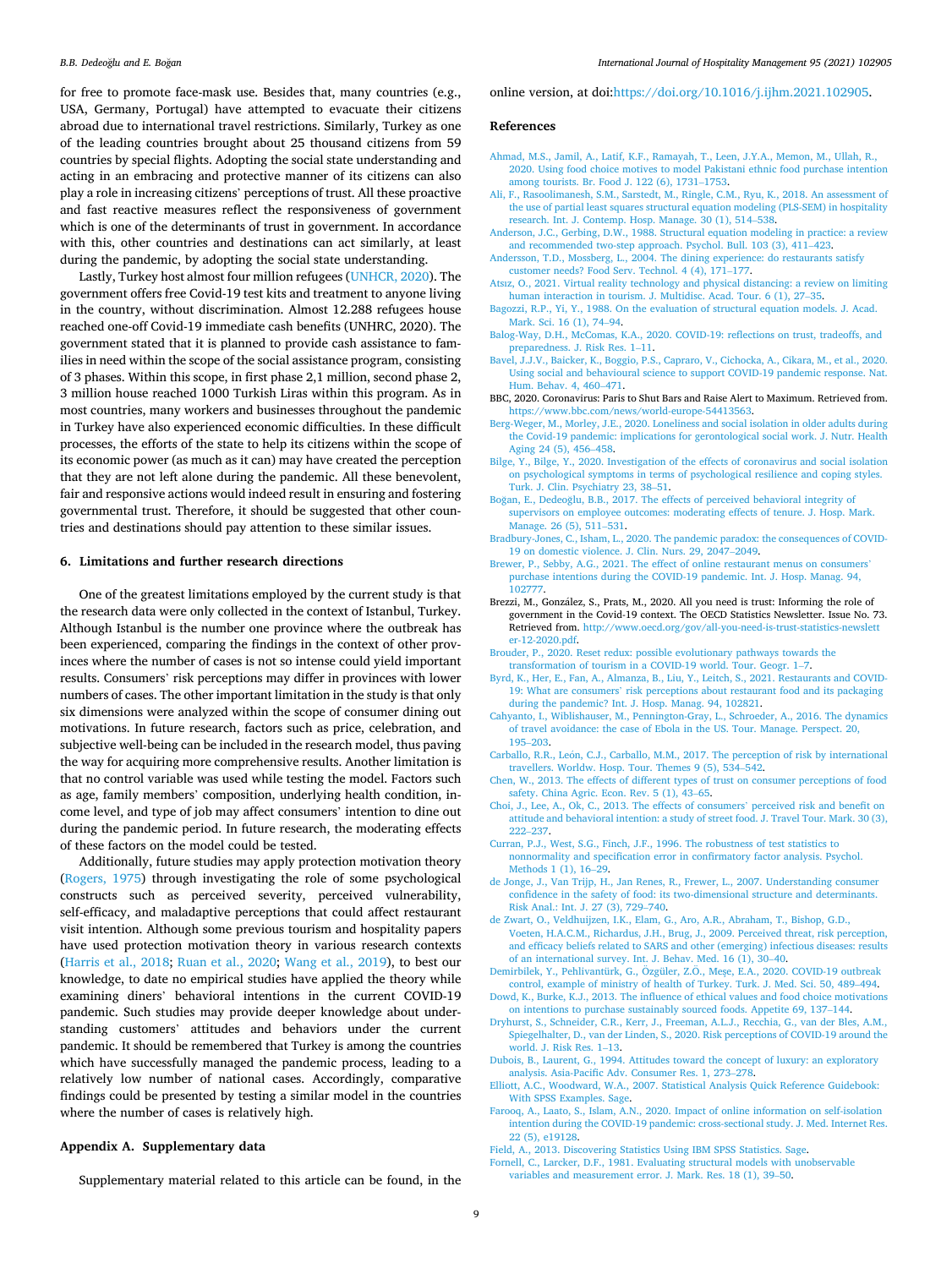<span id="page-9-0"></span>Gössling, S., Scott, D., Hall, C.M., 2020. Pandemics, tourism and global change: a rapid [assessment of COVID-19. J. Sustain. Tour. 1](http://refhub.elsevier.com/S0278-4319(21)00048-7/sbref0165)–20.

[Grayson, K., Johnson, D., Chen, D.F.R., 2008. Is firm trust essential in a trusted](http://refhub.elsevier.com/S0278-4319(21)00048-7/sbref0170)  [environment? How trust in the business context influences customers. J. Mark. Res.](http://refhub.elsevier.com/S0278-4319(21)00048-7/sbref0170)  [45 \(2\), 241](http://refhub.elsevier.com/S0278-4319(21)00048-7/sbref0170)–256.

[Guglielmi, S., Dotti Sani, G.M., Molteni, F., Biolcati, F., Chiesi, A.M., Ladini, R.,](http://refhub.elsevier.com/S0278-4319(21)00048-7/sbref0175) [Maraffi, M., Pedrazzani, A., Vezzoni, C., 2020. Public acceptability of containment](http://refhub.elsevier.com/S0278-4319(21)00048-7/sbref0175) [measures during the COVID-19 pandemic in Italy: how institutional confidence and](http://refhub.elsevier.com/S0278-4319(21)00048-7/sbref0175)  [specific political support matter. Int. J. Sociol. Soc. Policy 40 \(9/10\), 1069](http://refhub.elsevier.com/S0278-4319(21)00048-7/sbref0175)–1085. [Hair, J.F., Black, W.C., Babin, B.J., Anderson, R.E., 2009. Multivariate Data Analysis, 7th](http://refhub.elsevier.com/S0278-4319(21)00048-7/sbref0180) 

[ed. Prentice Hall](http://refhub.elsevier.com/S0278-4319(21)00048-7/sbref0180). [Hair, J.F., Black, W.C., Babin, B.J., Anderson, R.E., 2013. Multivariate Data Analysis](http://refhub.elsevier.com/S0278-4319(21)00048-7/sbref0185) 

[\(Pearson New International Edition, 7th ed. Pearson Higher., Harlow.](http://refhub.elsevier.com/S0278-4319(21)00048-7/sbref0185) [Han, Q., Zheng, B., Cristea, M., Agostini, M., Belanger, J., Gutzkow, B., Kreienkamp, J.,](http://refhub.elsevier.com/S0278-4319(21)00048-7/sbref0190) 

[Leander, P., 2020. Trust in Government and its Associations with Health Behaviour](http://refhub.elsevier.com/S0278-4319(21)00048-7/sbref0190)  [and Prosocial Behaviour During the Covid-19 Pandemic. PsyArXiv Preprints](http://refhub.elsevier.com/S0278-4319(21)00048-7/sbref0190).

[Harris, K.J., Ali, F., Ryu, K., 2018. Foodborne illness outbreaks in restaurants and](http://refhub.elsevier.com/S0278-4319(21)00048-7/sbref0195) patrons' [propensity to return. Int. J. Contemp. Hosp. Manage. 30 \(3\), 1273](http://refhub.elsevier.com/S0278-4319(21)00048-7/sbref0195)–1292. [Hosmer, L.T., 1995. Trust: the connecting link between organizational theory and](http://refhub.elsevier.com/S0278-4319(21)00048-7/sbref0200)

[philosophical ethics. Acad. Manag. Rev. 20 \(2\), 379](http://refhub.elsevier.com/S0278-4319(21)00048-7/sbref0200)–403. Hurriyet, 2020. İçişleri Bakanlığı'ndan restoranlar ve kafeler için yeni genelge! Detaylar belli oldu. Retrieved from. [https://www.hurriyet.com.tr/gundem/icisleri-bakanligi](https://www.hurriyet.com.tr/gundem/icisleri-bakanligindan-restoranlar-ve-kafeler-icin-yeni-genelge-detaylar-belli-oldu-41529299)

[ndan-restoranlar-ve-kafeler-icin-yeni-genelge-detaylar-belli-oldu-41529299.](https://www.hurriyet.com.tr/gundem/icisleri-bakanligindan-restoranlar-ve-kafeler-icin-yeni-genelge-detaylar-belli-oldu-41529299) [Huynh, T.L., 2020. The COVID-19 risk perception: a survey on socioeconomics and](http://refhub.elsevier.com/S0278-4319(21)00048-7/sbref0210) [media attention. Econ. Bull 40 \(1\), 758](http://refhub.elsevier.com/S0278-4319(21)00048-7/sbref0210)–764.

[Iaquinto, B.L., 2020. Tourist as vector: viral mobilities of COVID-19. Dialogues Hum.](http://refhub.elsevier.com/S0278-4319(21)00048-7/sbref0215) [Geogr. 10 \(2\), 174](http://refhub.elsevier.com/S0278-4319(21)00048-7/sbref0215)–177.

ISO, 2020. COVID-19'un günlük hayatı etkileme durumu. ˙ Istanbul Statistic Office. [https://www.verikaynagi.com/grafik/covid-19un-gunluk-hayati-etkileme-durumu/.](https://www.verikaynagi.com/grafik/covid-19un-gunluk-hayati-etkileme-durumu/)

[Jackson, B., Cooper, M.L., Mintz, L., Albino, A., 2003. Motivations to eat: scale](http://refhub.elsevier.com/S0278-4319(21)00048-7/sbref0225)  [development and validation. J. Res. Pers. 37 \(4\), 297](http://refhub.elsevier.com/S0278-4319(21)00048-7/sbref0225)–318.

[Jeong, E., Jang, S.S., Behnke, C., Anderson, J., Day, J., 2019. A scale for restaurant](http://refhub.elsevier.com/S0278-4319(21)00048-7/sbref0230)  customers' [healthy menu choices: individual and environmental factors. Int. J.](http://refhub.elsevier.com/S0278-4319(21)00048-7/sbref0230) [Contemp. Hosp. Manage. 31 \(1\), 217](http://refhub.elsevier.com/S0278-4319(21)00048-7/sbref0230)–246.

[Jonas, A., Mansfeld, Y., 2017. Exploring the interplay between the use of risk-related](http://refhub.elsevier.com/S0278-4319(21)00048-7/sbref0235) [information, risk perception formation, and the stages of travel product](http://refhub.elsevier.com/S0278-4319(21)00048-7/sbref0235) [consumption. Curr. Issues Tour. 20 \(14\), 1470](http://refhub.elsevier.com/S0278-4319(21)00048-7/sbref0235)–1488.

[Kang, Y.J., Park, S.Y., 2016. The perfection of the narcissistic self: a qualitative study on](http://refhub.elsevier.com/S0278-4319(21)00048-7/sbref0240)  [luxury consumption and customer equity. J. Bus. Res. 69 \(9\), 3813](http://refhub.elsevier.com/S0278-4319(21)00048-7/sbref0240)–3819.

[Kim, H.Y., 2013. Statistical notes for clinical researchers: assessing normal distribution](http://refhub.elsevier.com/S0278-4319(21)00048-7/sbref0245) [\(2\) using skewness and kurtosis. Restor. Dent. Endod. 38 \(1\), 52](http://refhub.elsevier.com/S0278-4319(21)00048-7/sbref0245)–54.

[Kim, J., Lee, J.C., 2020. Effects of COVID-19 on preferences for private dining facilities in](http://refhub.elsevier.com/S0278-4319(21)00048-7/sbref0250)  [restaurants. J. Hosp. Tour. Manag. 45, 67](http://refhub.elsevier.com/S0278-4319(21)00048-7/sbref0250)–70.

[Kim, S.W., Su, K.P., 2020. Using psychoneuroimmunity against COVID-19. Brain Behav.](http://refhub.elsevier.com/S0278-4319(21)00048-7/sbref0255)  [Immun. 87, 4](http://refhub.elsevier.com/S0278-4319(21)00048-7/sbref0255)–5.

[Kim, W.G., Lee, Y.K., Yoo, Y.J., 2006. Predictors of relationship quality and relationship](http://refhub.elsevier.com/S0278-4319(21)00048-7/sbref0260)  [outcomes in luxury restaurants. J. Hosp. Tour. Res. 30 \(2\), 143](http://refhub.elsevier.com/S0278-4319(21)00048-7/sbref0260)–169.

[Kim, D.J., Ferrin, D.L., Rao, H.R., 2008. A trust-based consumer decision-making model](http://refhub.elsevier.com/S0278-4319(21)00048-7/sbref0265)  [in electronic commerce: the role of trust, perceived risk, and their antecedents.](http://refhub.elsevier.com/S0278-4319(21)00048-7/sbref0265)  [Decis. Support Syst. 44 \(2\), 544](http://refhub.elsevier.com/S0278-4319(21)00048-7/sbref0265)–564.

[Kim, Y.G., Eves, A., Scarles, C., 2009. Building a model of local food consumption on](http://refhub.elsevier.com/S0278-4319(21)00048-7/sbref0270) [trips and holidays: a grounded theory approach. Int. J. Hosp. Manag. 28 \(3\),](http://refhub.elsevier.com/S0278-4319(21)00048-7/sbref0270)  423–[431](http://refhub.elsevier.com/S0278-4319(21)00048-7/sbref0270).

[Klaus, P., Manthiou, K., 2020. Applying the EEE customer mindset in Luxury:](http://refhub.elsevier.com/S0278-4319(21)00048-7/sbref0275) [reevaluating customer experience research and practice during and after Corona.](http://refhub.elsevier.com/S0278-4319(21)00048-7/sbref0275)  [J. Serv. Manag. 31 \(6\), 1175](http://refhub.elsevier.com/S0278-4319(21)00048-7/sbref0275)–1183.

[Knight, D.W., Xiong, L., Lan, W., Gong, J., 2020. Impact of COVID-19: research note on](http://refhub.elsevier.com/S0278-4319(21)00048-7/sbref0280)  [tourism and hospitality sectors in the epicenter of Wuhan and Hubei Province,](http://refhub.elsevier.com/S0278-4319(21)00048-7/sbref0280) [China. Int. J. Contemp. Hosp. Manage. 32 \(12\), 3705](http://refhub.elsevier.com/S0278-4319(21)00048-7/sbref0280)–3719.

Koca, F., 2020. Dısarı Çıkmayalım, Virüse Fırsat Tanımayalım. Ministry of Health. https [://www.saglik.gov.tr/TR,64846/bakan-koca-disari-cikmayalim-viruse-firsat-tani](https://www.saglik.gov.tr/TR,64846/bakan-koca-disari-cikmayalim-viruse-firsat-tanimayalim.html)  [mayalim.html](https://www.saglik.gov.tr/TR,64846/bakan-koca-disari-cikmayalim-viruse-firsat-tanimayalim.html).

[Kwun, D.J.W., Hwang, J.H., Kim, T.H., 2013. Eating-out motivations and variety-seeking](http://refhub.elsevier.com/S0278-4319(21)00048-7/sbref0290)  [behavior: an exploratory approach on loyalty behavior. J. Hosp. Mark. Manage. 22](http://refhub.elsevier.com/S0278-4319(21)00048-7/sbref0290)  [\(3\), 289](http://refhub.elsevier.com/S0278-4319(21)00048-7/sbref0290)–312.

[Laato, S., Islam, A.N., Farooq, A., Dhir, A., 2020. Unusual purchasing behavior during the](http://refhub.elsevier.com/S0278-4319(21)00048-7/sbref0295)  [early stages of the COVID-19 pandemic: the stimulus-organism-response approach.](http://refhub.elsevier.com/S0278-4319(21)00048-7/sbref0295) [J. Retail. Consum. Serv. 57, 102224](http://refhub.elsevier.com/S0278-4319(21)00048-7/sbref0295).

[Lee, J.H., Hwang, J., 2011. Luxury marketing: the influences of psychological and](http://refhub.elsevier.com/S0278-4319(21)00048-7/sbref0300) [demographic characteristics on attitudes toward luxury restaurants. Int. J. Hosp.](http://refhub.elsevier.com/S0278-4319(21)00048-7/sbref0300) [Manag. 30 \(3\), 658](http://refhub.elsevier.com/S0278-4319(21)00048-7/sbref0300)–669.

[Lobb, A.E., Mazzocchi, M., Traill, W.B., 2006. Risk perception and chicken consumption](http://refhub.elsevier.com/S0278-4319(21)00048-7/sbref0305)  in the avian flu age – [a consumer behaviour study on food safety information. In:](http://refhub.elsevier.com/S0278-4319(21)00048-7/sbref0305)  [Selected Paper Presented at the American Agricultural Economics Annual Meeting.](http://refhub.elsevier.com/S0278-4319(21)00048-7/sbref0305) [Long Beach, CA, 23](http://refhub.elsevier.com/S0278-4319(21)00048-7/sbref0305)–26 July.

[Lockie, S., Lyons, K., Lawrence, G., Grice, J., 2004. Choosing organics: a path analysis of](http://refhub.elsevier.com/S0278-4319(21)00048-7/sbref0310)  [factors underlying the selection of organic food among Australian consumers.](http://refhub.elsevier.com/S0278-4319(21)00048-7/sbref0310)  [Appetite 43 \(2\), 135](http://refhub.elsevier.com/S0278-4319(21)00048-7/sbref0310)–146.

[Luhman, N., 1979. Trust and Power. John Wiley, New York](http://refhub.elsevier.com/S0278-4319(21)00048-7/sbref0315).

[Luo, Y., Xu, X., 2021. Comparative study of deep learning models for analyzing online](http://refhub.elsevier.com/S0278-4319(21)00048-7/sbref0320)  [restaurant reviews in the era of the COVID-19 pandemic. Int. J. Hosp. Manag. 94,](http://refhub.elsevier.com/S0278-4319(21)00048-7/sbref0320)  [102849](http://refhub.elsevier.com/S0278-4319(21)00048-7/sbref0320).

[MacDonald, A., 2006. What hope for freedom of information in the UK? In: Hood, C.,](http://refhub.elsevier.com/S0278-4319(21)00048-7/sbref0325)  [Heald, D. \(Eds.\), Transparency: The Key to Better Governance? Oxford University](http://refhub.elsevier.com/S0278-4319(21)00048-7/sbref0325) [Press, Oxford](http://refhub.elsevier.com/S0278-4319(21)00048-7/sbref0325).

[Mainous, A., 2020. A towering babel of risk information in the COVID-19 pandemic: trust](http://refhub.elsevier.com/S0278-4319(21)00048-7/sbref0330)  [and credibility in risk perception and positive public health behaviors. Fam. Med. 52](http://refhub.elsevier.com/S0278-4319(21)00048-7/sbref0330)  [\(5\), 317](http://refhub.elsevier.com/S0278-4319(21)00048-7/sbref0330)–319.

[Mayer, R.C., Davis, J.H., Schoorman, F.D., 1995. An integrative model of organizational](http://refhub.elsevier.com/S0278-4319(21)00048-7/sbref0335)  [trust. Acad. Manag. Rev. 20 \(3\), 709](http://refhub.elsevier.com/S0278-4319(21)00048-7/sbref0335)–734.

[McComas, K.A., Trumbo, C.W., 2001. Source credibility in environmental health](http://refhub.elsevier.com/S0278-4319(21)00048-7/sbref0340)–risk controversies: application of meyer'[s credibility index. Risk Anal. 21 \(3\), 467](http://refhub.elsevier.com/S0278-4319(21)00048-7/sbref0340)–480. Ministry of Health, 2021. General Coronavirus Table. Available at. [https://covid19.sagl](https://covid19.saglik.gov.tr/TR-66935/genel-koronavirus-tablosu.html) 

[ik.gov.tr/TR-66935/genel-koronavirus-tablosu.html.](https://covid19.saglik.gov.tr/TR-66935/genel-koronavirus-tablosu.html) [Mishra, A.K., 1996. Organizational responses to crisis: the centrality of trust. In:](http://refhub.elsevier.com/S0278-4319(21)00048-7/sbref0350) [Kramer, R.M., Tyler, T. \(Eds.\), Trust in Organizations. Sage, Newbury Park, CA,](http://refhub.elsevier.com/S0278-4319(21)00048-7/sbref0350) [pp. 261](http://refhub.elsevier.com/S0278-4319(21)00048-7/sbref0350)–287.

[Mishra, P., Pandey, C.M., Singh, U., Gupta, A., Sahu, C., Keshri, A., 2019. Descriptive](http://refhub.elsevier.com/S0278-4319(21)00048-7/sbref0355) [statistics and normality tests for statistical data. Ann. Card. Anaesth. 22 \(1\), 67](http://refhub.elsevier.com/S0278-4319(21)00048-7/sbref0355).

Nadler, S., 2020. COVID-19: Information for Fast Food Outlets, Cafes and Restaurants in the UK Operating Takeaway and Delivery Services. Retrieved from. [https://www.](https://www.twobirds.com/en/news/articles/2020/uk/covid-19-information-for-fast-food-outlets-cafes-and-restaurants-in-the-uk)  [twobirds.com/en/news/articles/2020/uk/covid-19-information-for-fast-food-outle](https://www.twobirds.com/en/news/articles/2020/uk/covid-19-information-for-fast-food-outlets-cafes-and-restaurants-in-the-uk)  [ts-cafes-and-restaurants-in-the-uk.](https://www.twobirds.com/en/news/articles/2020/uk/covid-19-information-for-fast-food-outlets-cafes-and-restaurants-in-the-uk)

[Nakayachi, K., Cvetkovich, G., 2010. Public trust in government concerning tobacco](http://refhub.elsevier.com/S0278-4319(21)00048-7/sbref0365) [control in Japan. Risk Anal.: Int. J. 30 \(1\), 143](http://refhub.elsevier.com/S0278-4319(21)00048-7/sbref0365)–152.

[Naumov, N., Varadzhakova, D., Naydenov, A., 2020. Sanitation and hygiene as factors](http://refhub.elsevier.com/S0278-4319(21)00048-7/sbref0370)  [for choosing a place to stay: perceptions of the Bulgarian tourists. Anatolia 1](http://refhub.elsevier.com/S0278-4319(21)00048-7/sbref0370)–4.

OECD, 2017. Trust and Public Policy: How Better Governance Can Help Rebuild Public Trust. OECD Publishing, Paris. [https://doi.org/10.1787/9789264268920-en.](https://doi.org/10.1787/9789264268920-en)

[Ponnam, A., Balaji, M.S., 2014. Matching visitation-motives and restaurant attributes in](http://refhub.elsevier.com/S0278-4319(21)00048-7/sbref0380)  [casual dining restaurants. Int. J. Hosp. Manag. 37, 47](http://refhub.elsevier.com/S0278-4319(21)00048-7/sbref0380)–57.

[Renner, B., Sproesser, G., Strohbach, S., Schupp, H.T., 2012. Why we eat what we eat.](http://refhub.elsevier.com/S0278-4319(21)00048-7/sbref0385) [The Eating Motivation Survey \(TEMS\). Appetite 59 \(1\), 117](http://refhub.elsevier.com/S0278-4319(21)00048-7/sbref0385)–128.

[Robinson, S.L., Rousseau, D.M., 1994. Violating the psychological contract: not the](http://refhub.elsevier.com/S0278-4319(21)00048-7/sbref0390)  [exception but the norm. J. Organ. Behav. 15 \(3\), 245](http://refhub.elsevier.com/S0278-4319(21)00048-7/sbref0390)–259.

[Rogers, R.W., 1975. A protection motivation theory of fear appeals and attitude change1.](http://refhub.elsevier.com/S0278-4319(21)00048-7/sbref0395)  [J. Psychol. 91 \(1\), 93](http://refhub.elsevier.com/S0278-4319(21)00048-7/sbref0395)–114.

[Ruan, W., Kang, S., Song, H., 2020. Applying protection motivation theory to understand](http://refhub.elsevier.com/S0278-4319(21)00048-7/sbref0400)  international tourists' [behavioural intentions under the threat of air pollution: A case](http://refhub.elsevier.com/S0278-4319(21)00048-7/sbref0400)  [of Beijing, China. Curr. Issues Tour. 23 \(16\), 2027](http://refhub.elsevier.com/S0278-4319(21)00048-7/sbref0400)–2041.

Rubin, G.J., Amlôt, R., Page, L., Wessely, S., 2009. Public perceptions, anxiety, and [behaviour change in relation to the swine flu outbreak: cross sectional telephone](http://refhub.elsevier.com/S0278-4319(21)00048-7/sbref0405)  [survey. BMJ 339, b2651](http://refhub.elsevier.com/S0278-4319(21)00048-7/sbref0405).

[Rudolph, T.J., 2009. Political trust, ideology, and public support for tax cuts. Public](http://refhub.elsevier.com/S0278-4319(21)00048-7/sbref0410) [Opin. Q. 73 \(1\), 144](http://refhub.elsevier.com/S0278-4319(21)00048-7/sbref0410)–158.

[Schermelleh-Engel, K., Moosbrugger, H., Müller, H., 2003. Evaluating the fit of structural](http://refhub.elsevier.com/S0278-4319(21)00048-7/sbref0415)  [equation models: tests of significance and descriptive goodness-of-fit measures.](http://refhub.elsevier.com/S0278-4319(21)00048-7/sbref0415) [Methods Psychol. Res. Online 8 \(2\), 23](http://refhub.elsevier.com/S0278-4319(21)00048-7/sbref0415)–74.

[Schiffman, L., Kanuk, L., 2004. Consumer Behaviour, 8th ed. Pearson Prentice Hall,](http://refhub.elsevier.com/S0278-4319(21)00048-7/sbref0420) [Upper Saddle River.](http://refhub.elsevier.com/S0278-4319(21)00048-7/sbref0420)

[Sigala, M., 2020. Tourism and COVID-19: impacts and implications for advancing and](http://refhub.elsevier.com/S0278-4319(21)00048-7/sbref0425)  [resetting industry and research. J. Bus. Res. 117, 312](http://refhub.elsevier.com/S0278-4319(21)00048-7/sbref0425)–321.

[Sobaih, A.E.E., Elshaer, I., Hasanein, A.M., Abdelaziz, A.S., 2021. Responses to COVID-](http://refhub.elsevier.com/S0278-4319(21)00048-7/sbref0430)[19: the role of performance in the relationship between small hospitality enterprises](http://refhub.elsevier.com/S0278-4319(21)00048-7/sbref0430) [resilience and sustainable tourism development. Int. J. Hosp. Manag. 94, 102824](http://refhub.elsevier.com/S0278-4319(21)00048-7/sbref0430).

Soper, D., 2020. A-priori Sample Size Calculator for Structural Equation Models [Software]. Available at: [www.Danielsoper.Com/Statcalc](http://www.Danielsoper.Com/Statcalc). [https://www.danielsoper.](https://www.danielsoper.com/statcalc/calculator.aspx?id=89) 

[com/statcalc/calculator.aspx?id](https://www.danielsoper.com/statcalc/calculator.aspx?id=89)=89. [Steptoe, A., Pollard, T.M., Wardle, J., 1995. Development of a measure of the motives](http://refhub.elsevier.com/S0278-4319(21)00048-7/sbref0440) 

[underlying the selection of food: the food choice questionnaire. Appetite 25 \(3\),](http://refhub.elsevier.com/S0278-4319(21)00048-7/sbref0440) 267–[284](http://refhub.elsevier.com/S0278-4319(21)00048-7/sbref0440).

Stewart, H., Walker, P., 2020. Coronavirus UK: Boris Johnson Announces Closure of All UK Pubs and Restaurants. Retrieved from. [https://www.theguardian.com/world/2](https://www.theguardian.com/world/2020/mar/20/london-pubs-cinemas-and-gyms-may-close-in-covid-19-clampdown)  [020/mar/20/london-pubs-cinemas-and-gyms-may-close-in-covid-19-clampdown](https://www.theguardian.com/world/2020/mar/20/london-pubs-cinemas-and-gyms-may-close-in-covid-19-clampdown).

[Stieger, S., Lewetz, D., Swami, V., 2020. Psychological Well-being Under Conditions of](http://refhub.elsevier.com/S0278-4319(21)00048-7/sbref0450)  [Lockdown: An Experience Sampling Study in Austria During the COVID-19](http://refhub.elsevier.com/S0278-4319(21)00048-7/sbref0450)  [Pandemic](http://refhub.elsevier.com/S0278-4319(21)00048-7/sbref0450).

[Tavitiyaman, P., Qu, H., 2013. Destination image and behavior intention of travelers to](http://refhub.elsevier.com/S0278-4319(21)00048-7/sbref0455)  [Thailand: the moderating effect of perceived risk. J. Travel Tour. Mark. 30 \(3\),](http://refhub.elsevier.com/S0278-4319(21)00048-7/sbref0455)  169–[185](http://refhub.elsevier.com/S0278-4319(21)00048-7/sbref0455).

[Thomas, A.V., Kalidindi, S.N., Ananthanarayanan, K.A.B.T., 2003. Risk perception](http://refhub.elsevier.com/S0278-4319(21)00048-7/sbref0460)  [analysis of BOT road project participants in India. Constr. Manag. Econ. 21 \(4\),](http://refhub.elsevier.com/S0278-4319(21)00048-7/sbref0460)  393–[407](http://refhub.elsevier.com/S0278-4319(21)00048-7/sbref0460).

UNHCR, 2020. UNHCR Turkey Stats. Retrieved from. [https://www.unhcr.org/tr/en/unh](https://www.unhcr.org/tr/en/unhcr-turkey-stats)  [cr-turkey-stats.](https://www.unhcr.org/tr/en/unhcr-turkey-stats)

[Verma, V.K., Chandra, B., Kumar, S., 2019. Values and ascribed responsibility to predict](http://refhub.elsevier.com/S0278-4319(21)00048-7/sbref0470)  consumers' [attitude and concern towards green hotel visit intention. J. Bus. Res. 96,](http://refhub.elsevier.com/S0278-4319(21)00048-7/sbref0470)  206–[216](http://refhub.elsevier.com/S0278-4319(21)00048-7/sbref0470).

[Voitsidis, P., Gliatas, I., Bairachtari, V., Papadopoulou, K., Papageorgiou, G.,](http://refhub.elsevier.com/S0278-4319(21)00048-7/sbref0475) [Parlapani, E., Syngelakis, M., Holeva, V., Diakogiannis, I., 2020. Insomnia during the](http://refhub.elsevier.com/S0278-4319(21)00048-7/sbref0475)  [COVID-19 pandemic in a Greek population. Psychiatry Res., 113076](http://refhub.elsevier.com/S0278-4319(21)00048-7/sbref0475) 

[Wang, J., Liu-Lastres, B., Ritchie, B.W., Mills, D.J., 2019. Travellers](http://refhub.elsevier.com/S0278-4319(21)00048-7/sbref0480)' self-protections [against health risks: an application of the full Protection Motivation Theory. Ann.](http://refhub.elsevier.com/S0278-4319(21)00048-7/sbref0480) [Tour. Res. 78, 102743](http://refhub.elsevier.com/S0278-4319(21)00048-7/sbref0480).

[Wen, J., Kozak, M., Yang, S., Liu, F., 2020. COVID-19: potential effects on Chinese](http://refhub.elsevier.com/S0278-4319(21)00048-7/sbref0485)  citizens' [lifestyle and travel. Tour. Rev. 76 \(1\), 74](http://refhub.elsevier.com/S0278-4319(21)00048-7/sbref0485)–87.

Westland, J.C., 2012. Erratum: Lower bounds on sample size in structural equation modeling (electronic commerce research and applications (2010) 9:6 (476-487)). In: Electronic Commerce Research and Applications, Vol. 11. Elsevier. https://doi.org/ [10.1016/j.elerap.2012.06.001.](https://doi.org/10.1016/j.elerap.2012.06.001) Issue 4, p. 445.